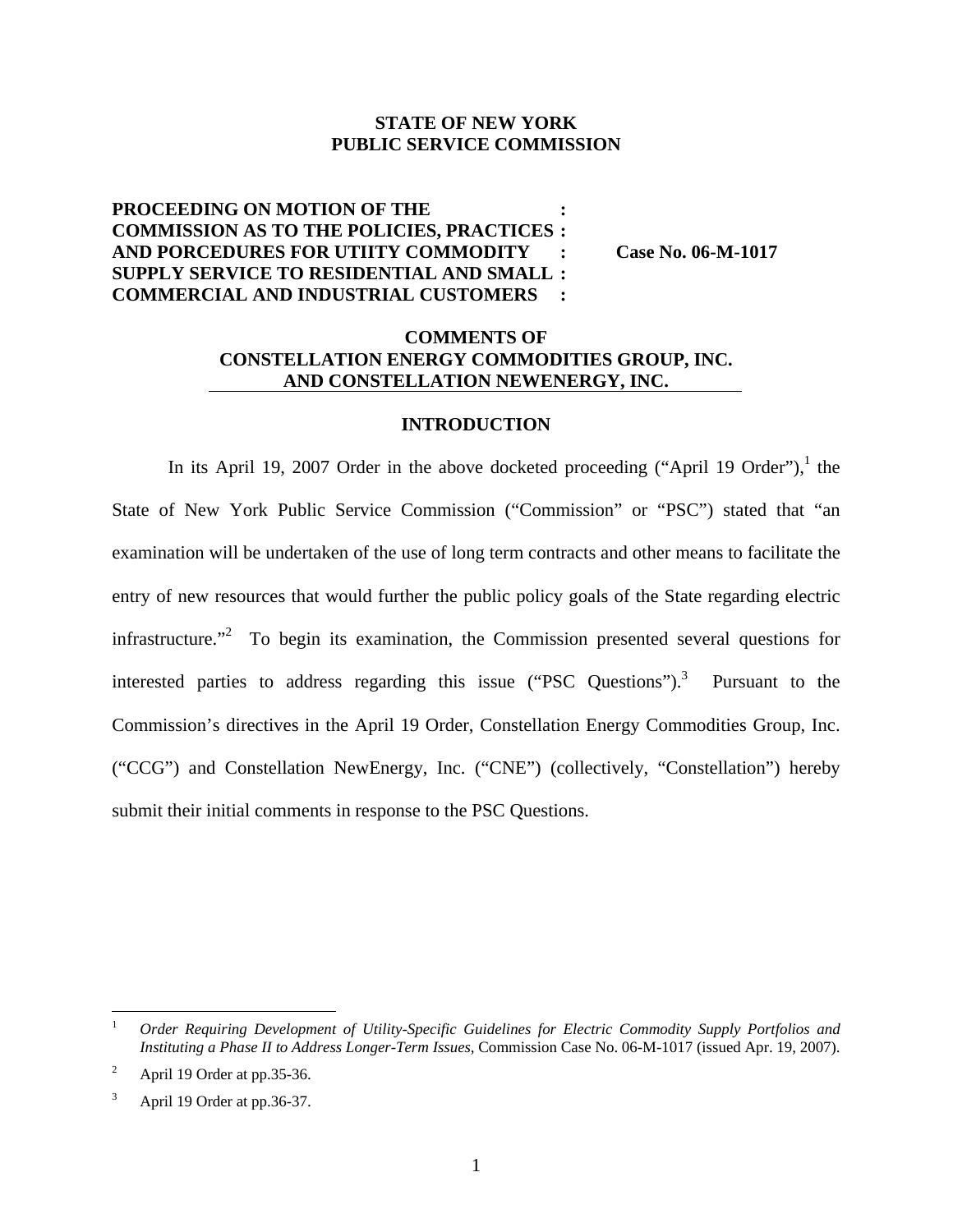#### **BACKGROUND ON CONSTELLATION**

CCG is a power marketer authorized by the Federal Energy Regulatory Commission ("FERC") to sell energy and capacity and certain ancillary services at market-based rates. $4 \text{ CCG}$ focuses on serving the full requirements power needs of distribution utilities, co-ops and municipalities that competitively source their load requirements. CCG also sells natural gas and other commodities at wholesale, both in the U.S. and abroad, and holds interests in exploration and production companies. CCG does not own any physical assets for the generation, transmission or distribution of electric power and has no retail electric customers or service territories. However CCG bids energy, capacity and ancillary services into the NYISO administered markets on behalf of generation-owning affiliates.

CNE is a leading national competitive retail energy supplier to commercial and industrial customers, serving more than 10,000 customers in 17 states and 2 Canadian provinces. These 10,000 customers represent approximately 15,500 megawatts of demand. The Company is committed to providing customized energy-related products and services to customers in the competitive electricity marketplace.

 Since the introduction of customer choice in the New York electric industry in 1996, CNE has been an active participant in the New York retail market. CNE provides service to commercial and industrial customers in all of New York State utility service territories, as well as in the service territory of the Long Island Power Authority ("LIPA").

CNE and CCG are active in wholesale and retail markets nationwide. Moreover, CNE and CCG have been active in virtually all of the regulatory proceedings before the Commission involving electric restructuring and have served as advocates for fair and competitive open

<sup>4</sup> *See Constellation Power Source, Inc.*, 79 FERC ¶ 61,167 (1997) (FERC order initially granting CCG marketbased rate authority).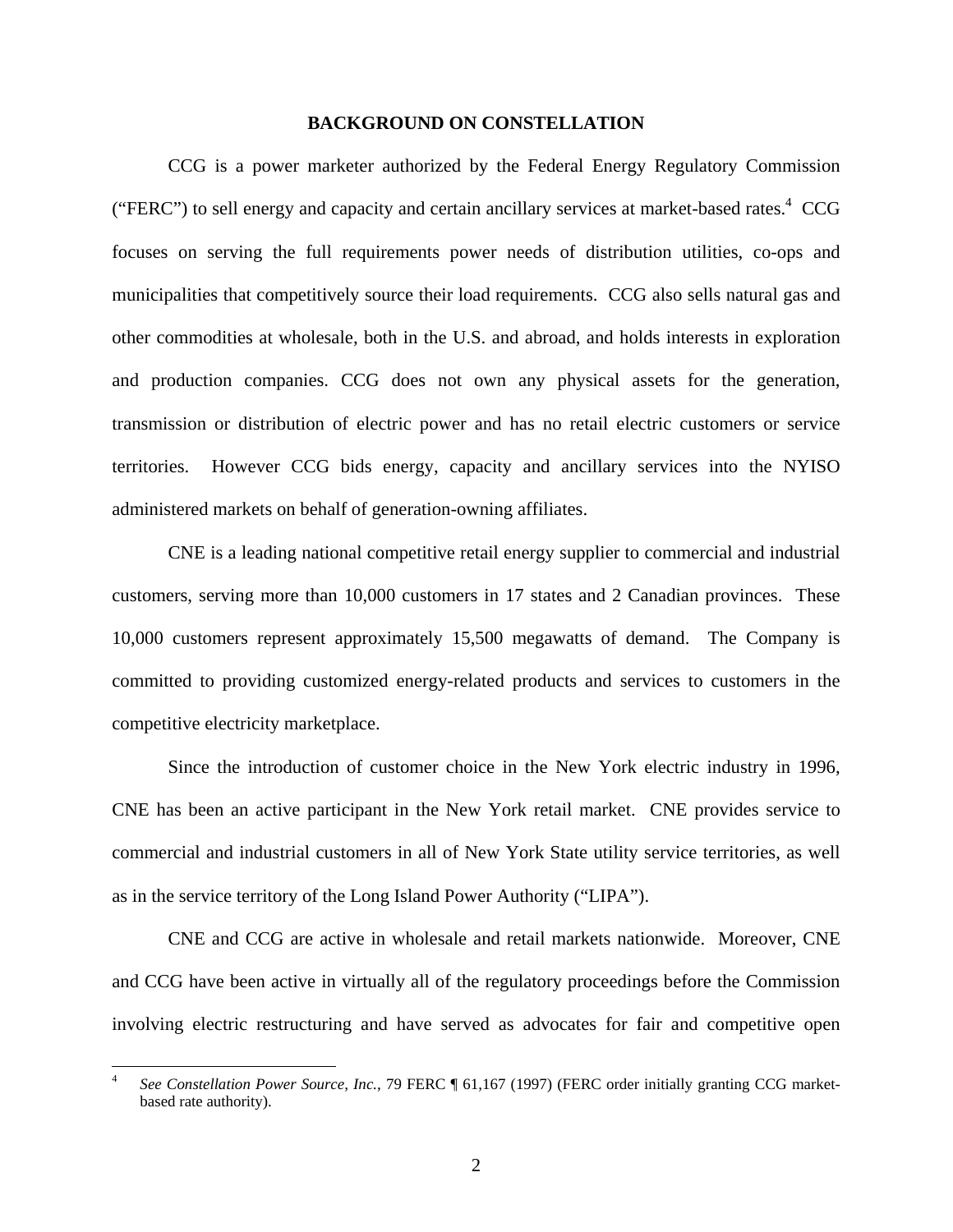markets that are designed to provide customers with an array of competitive options. As such, Constellation is well positioned to assist the Commission in examining the issues presented by an examination of long term contracts and other means to facilitate the entry of new resources into the New York electric infrastructure.

#### **CONSTELLATION INITIAL COMMENTS**

*PSC Question 1: Should there be a statewide integrated resource planning process to examine long term electricity resource needs? To what extent or in what manner would a statewide integrated resource planning process build on or parallel existing reliability planning processes? What time frame should be examined in such a process and what issues should be considered? What is the role of the utilities and other interested parties in the process? How should the process differ from any previous integrated resource planning processes? What processes should be adopted, if any, to ensure that resource portfolios at the utility and statewide level, satisfy overall planning objectives and public policy considerations? How should immediate concerns and long range considerations be addressed?* 

Note that, while Constellation in this answer to PSC Question 1 outlines important reasons why the Commission should refrain from adopting a statewide integrated resource planning ("IRP") process, Constellation in its answers to PSC Questions 5, 10 and 11 provides its suggestions for other more appropriate ways in which to encourage long term contracting in the market. Constellation believes that there are at least seven (7) independent reasons why the State should refrain from adopting a statewide IRP process. **First**, while well-intentioned, IRP provides little ultimate value as it is based on incorrect assumptions that central planning and government-run procurement processes can outperform the market. As a result, the IRP process simply provides for prescriptive lists of actions, such as when to build power plants, what technologies to impose, what percentage of energy efficiency or renewable resources to purchase, what fuel types to favor, and various other rigid directives. However, these actions tend to be outdated shortly after being written. Such prescriptive and rigid directives are unable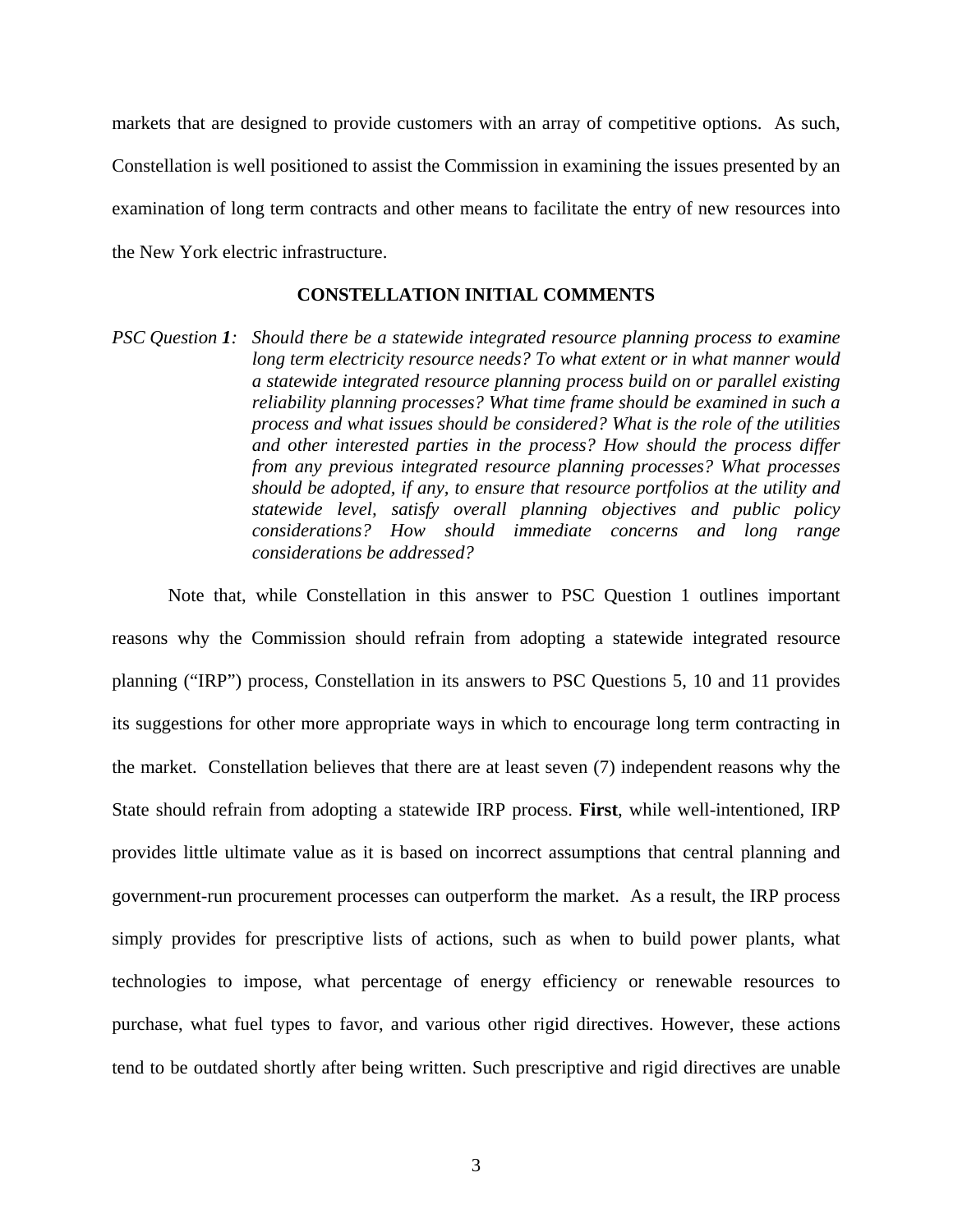to respond quickly to the realities of the market on a real-time basis. However, the market itself can more effectively and efficiently respond to changes in fuel price, the development of new technologies, the imposition of new environmental regulations, short- and long- term weather patterns, and other such variables.

Second, if the State wishes to utilize IRP in part to reach certain environmental goals, such action may prove to be counter productive. A more effective way to achieve laudable environmental goals, such as the development of new renewable energy facilities and the reduction of carbon dioxide and other pollutants, is to implement Renewable Portfolio Standards and cap and trade programs, such as the Regional Greenhouse Gas Initiative and other market mechanisms. These types of market initiatives are much more likely to achieve the desired results at the lowest possible cost than command and control edicts characteristic of IRP processes.

**Third**, it is unclear how any state agency or utility can properly evaluate an IRP process. How would the Commission or a utility ensure that the least cost purchases have been entered into? What price projections would the Commission or a utility rely on? How would the Commission or a utility itself ensure that the appropriate environmental standards have been adhered to when those standards change regularly and how will those changes affect the price of electricity? How would the Commission or a utility be assured that it is investing in the appropriate, least-cost, technology when advances in technologies are commonplace? The bottom line is that it is simply not possible for the State's utilities or the Commission to plan their way to the least cost purchases in an ever changing market environment.

**Fourth**, Constellation notes that IRP has failed in the past. In the 1980s and 1990s, New England utilities, for instance, were required to develop IRP processes, to get approval of their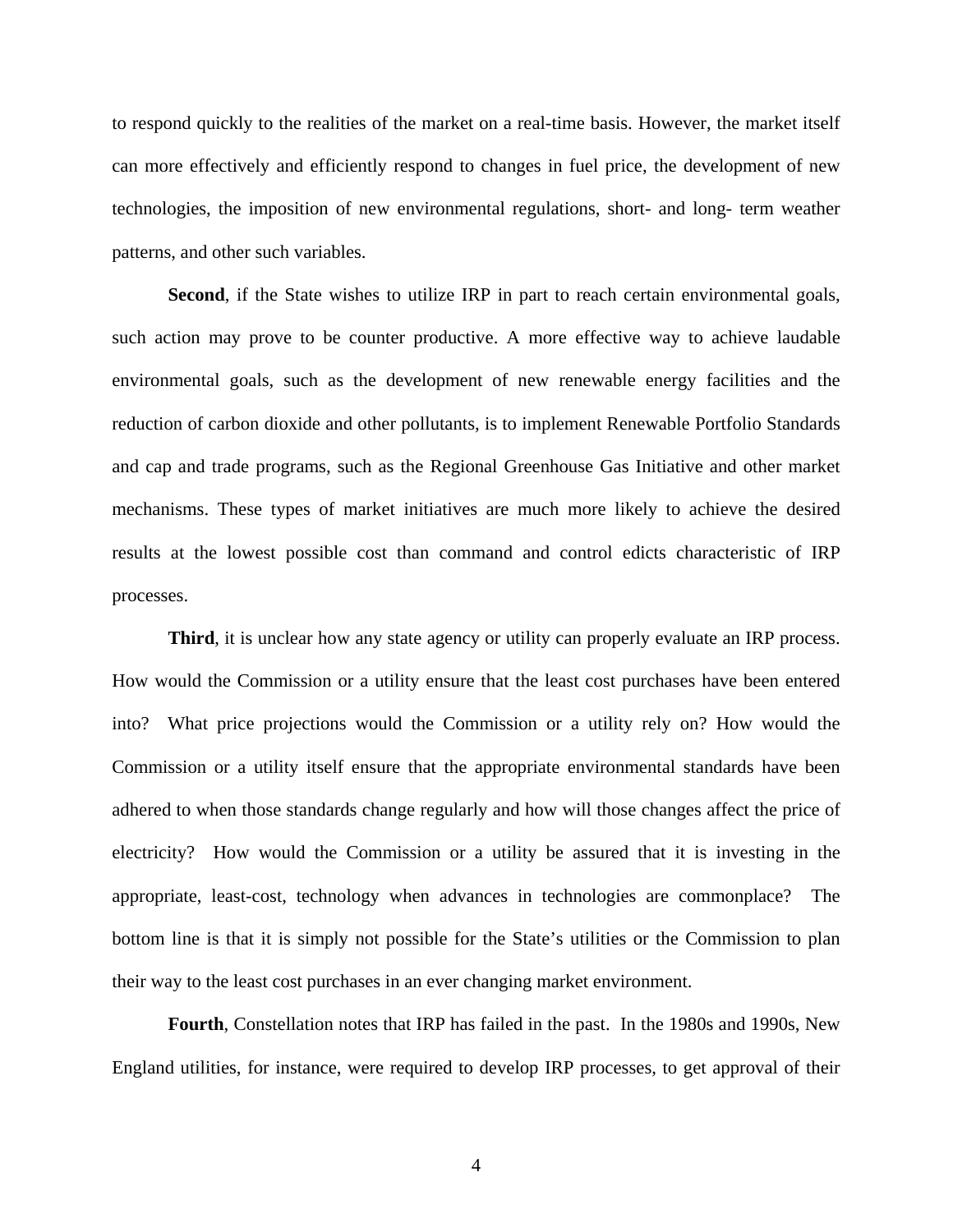respective public utility commissions ("PUCs"), and to make energy purchases or build generating facilities based upon those IRP processes. Close adherence to those PUC-approved IRP processes led to unprecedented stranded costs. Billions of dollars of stranded costs were and are still today being borne by New England utility ratepayers due to long-term independent power contracts, long-term "PURPA" contracts and utility-built generating facilities, all of which were directed under IRP processes. In this way, all of these costs are a direct result of PUCapproved IRP processes that proved to be extremely uneconomic. Because these utility actions were approved by New England's PUCs and allowed to be recovered in rate base, utility ratepayers were required to bear the costs of these decisions. These judgments were made by both the utilities that developed the IRP processes and the state PUCs that required revisions to and approved these plans, and ultimately were incorrect. This dynamic occurred throughout the country. It is clear that state-run command and control IRP methodologies have failed dramatically. In fact, the failure of past IRP policies was a major driver for restructuring the electric industry towards reliance upon competitive and market-driven structures.

By contrast, for the last several years, New York State has pursued a policy of encouraging investment in clean onsite cogeneration facilities through the use of market mechanisms. These mechanisms have included revisions to retail standby rates and wholesale rules governing the capacity market to ensure that customers receive price signals that accurately reflect the costs and benefits associated with onsite cogeneration. Additionally, funds specifically targeting these resources have been offered by the New York State Energy Research and Development Authority ("NYSERDA") to compensate cogeneration facility owners for the societal benefits of these systems that are external to retail and wholesale price signals. New York is now widely considered one of the leading U.S. markets for clean onsite cogeneration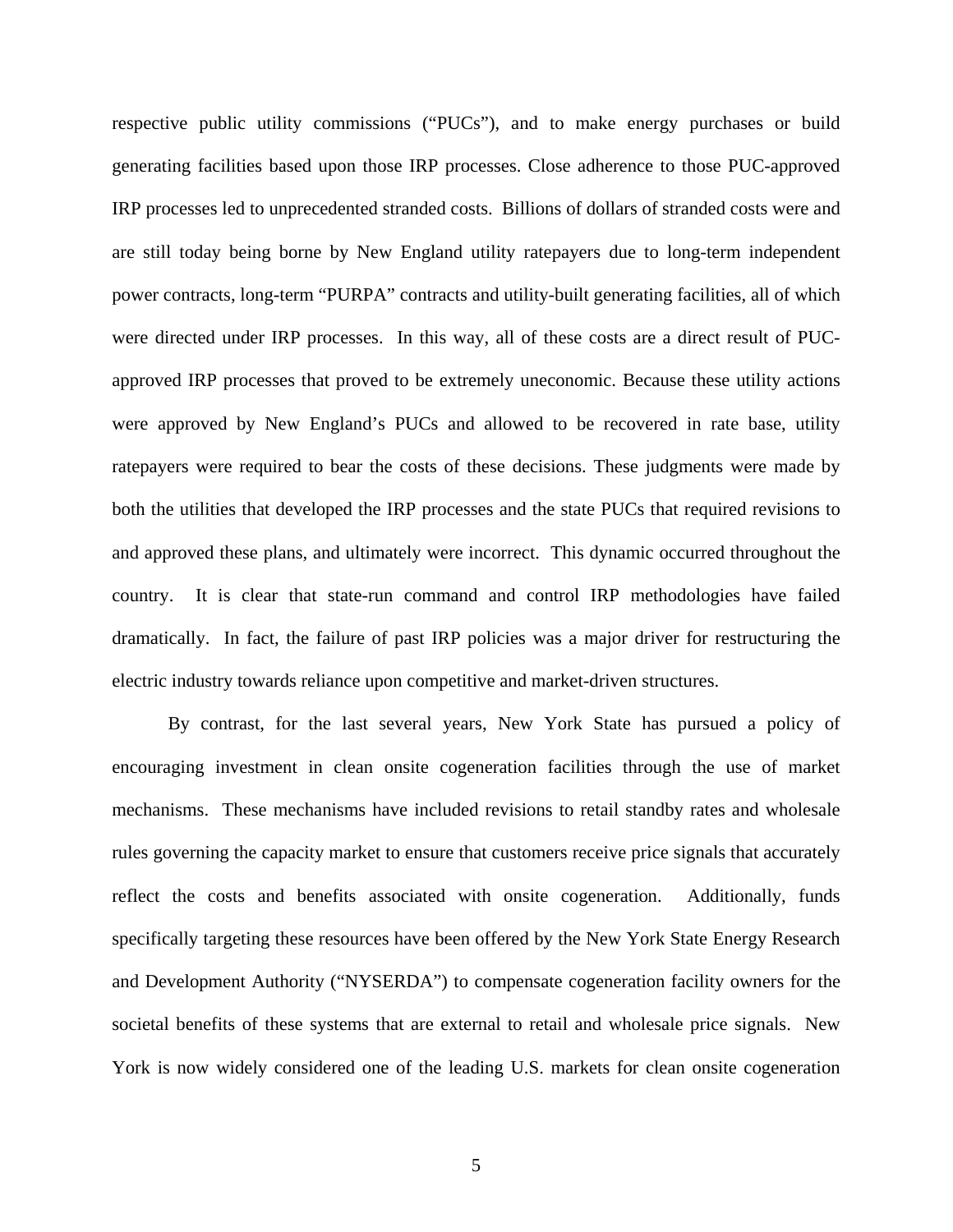investment and the investments being made are with private funds at no risk to rate payers. This success story should be used as a model for achieving a range of reliability, economic and environmental policy goals.

**Fifth**, the future risk of procurement and investment decisions in the State has been appropriately placed on market players and not, as it was in the past, with utility ratepayers. Pursuant to the PSC-approved settlements, utilities sold off their generating assets and were allowed to recover the uneconomic value of those resources via stranded costs. There were a number of reasons for restructuring the electric industry in New York, including placing downward pressure on the price of electricity via the introduction of competitive forces and providing consumers with the ability to choose their electricity provider. Another important consideration was shifting the risk of unintended consequences of economic decisions by utilities and the Commission from ratepayers to market players. Indeed, a number of market players were driven into bankruptcy because of uneconomic investments. The losses incurred were borne by the market and not by ratepayers. As an illustration, Exelon in late 2003 turned over 800 MW units at Mystic, 8 and 9, and its then new 800 MW Fore River plant to a consortium of lenders. After borrowing \$1.1 billion to finance the construction of Mystic 8 and 9 and Fore River, Exelon decided to give up its \$700 million investment and ownership in the plants, citing construction delays, cost overruns and falling prices in the New England wholesale power market. The move came only 10 months after Exelon bought full ownership in the plants by acquiring the remaining 50 percent stake in Sithe New England that it did not already own for \$543 million in notes. Rather than relying on consumers to shoulder the burden for investments for this new generation, as would have been the case under long term contracts with a utility for new generation construction, private industry – Exelon and its lenders – assumed the risks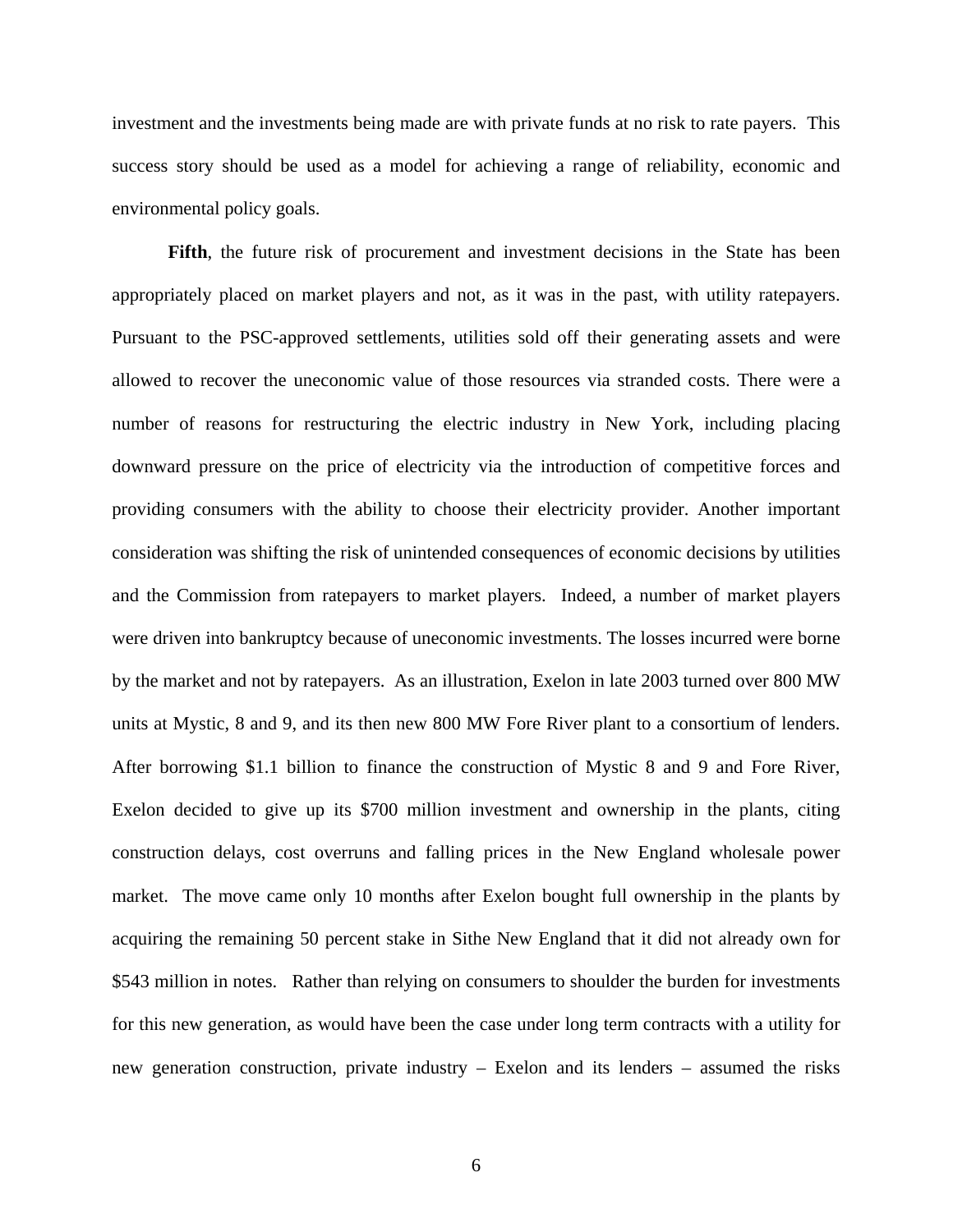associated with the construction of the Mystic Station and Fore River projects. Reintroducing IRP would be a move back to pre-restructuring days by incorrectly and unfairly placing the risk of such investments with utility ratepayers.

**Sixth**, IRP would be redundant to a number of established planning tools already employed by policy makers in New York. First, the NYISO already has its Comprehensive Reliability Planning Process ("CRPP"), which identifies generation and transmission resources needed to maintain statewide reliability standards. As part of this process the NYISO updates its data on load forecasts and anticipated changes in resources resulting from new capacity or retirement of existing capacity, and issues an annual Reliability Needs Assessment ("RNA"). This process is already well established and is consistent with competitive markets. To the extent that the Commission believes that utilities should enter into long term contracts due to reliability concerns, the Commission should rely on NYISO's existing RNA process to identify reliability gaps, if any. In addition to the NYISO's CRPP, NYSERDA regularly commissions market potential studies to support a range of energy policy objectives, particularly for new and green technologies. A recent example of this is the "Gas Efficiency Market Potential Study" commissioned by NYSERDA. The study was requested by the PSC to support its investigation into the possible creation of new statewide gas efficiency programs. The study is now being used a resource in considering the possible creation of new efficiency programs specifically targeted to the Con Edison and Keyspan territories. These established initiatives demonstrate approaches to resource planning that utilize markets and avoid many of the risks of traditional IRP.

**Finally**, a reintroduction of IRP could be perceived as a statement by the Commission that electric industry restructuring has failed. Nothing could be further from the truth. A number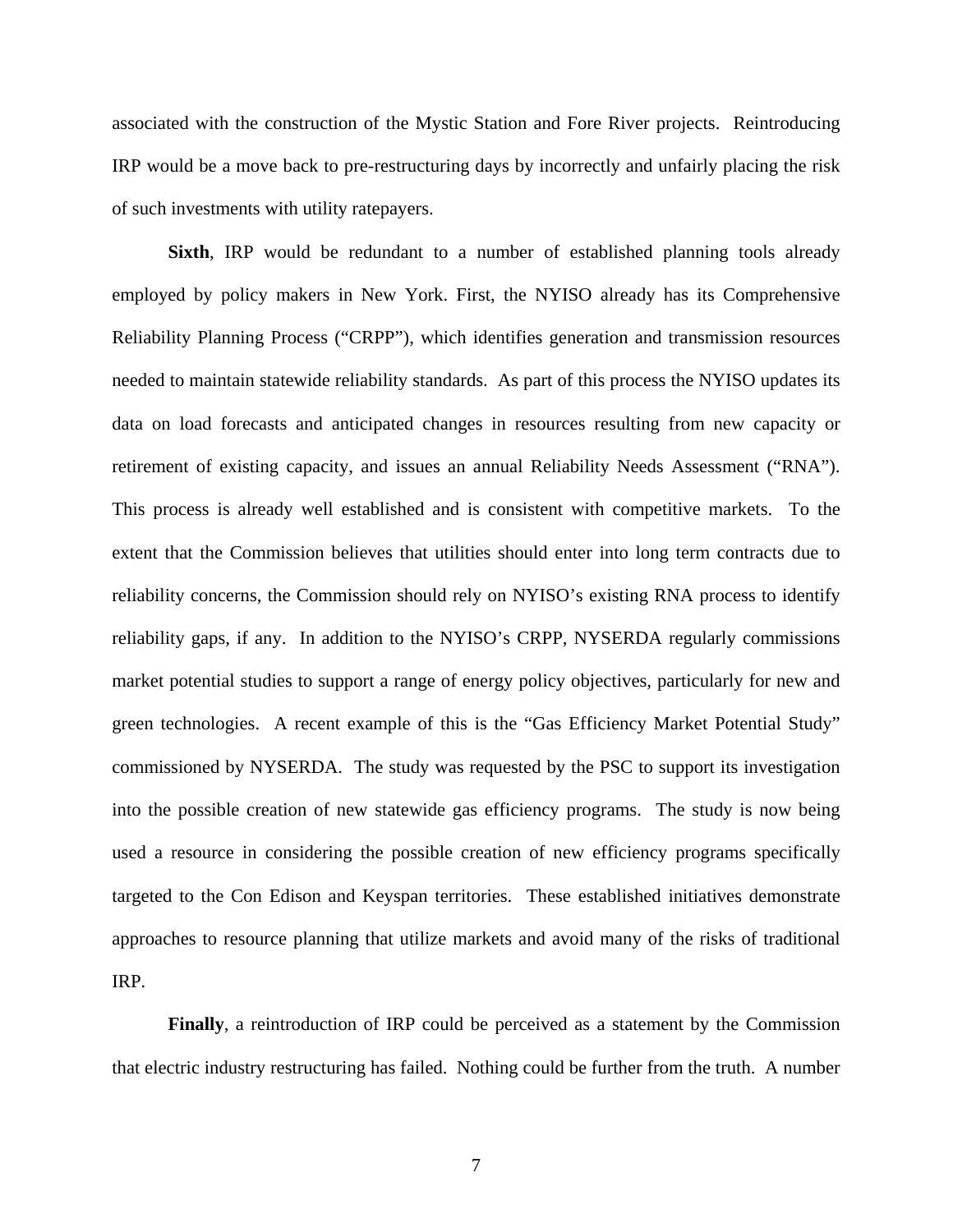of regional and national studies have proven the benefits that have accrued to end-use customers through the introduction of electric industry restructuring:

- A 2007 study by The Analysis Group on behalf of NYISO found that significant benefits have resulted from NYISO's operations and certain market incentive effects, and that it is reasonable to expect that at least some of these benefits will flow through to consumers over time. $5$
- An Alliance for Retail Choice's May 2007 study found that New York has achieved good progress in retail choice, noting that 635,000 or 11% of residential consumers are purchasing their energy from competitive electric suppliers, a growth of 55 percent in one year, and that in aggregate, 41 percent of the total residential electric usage in New York is currently provided by competitive suppliers. With respect to commercial and industrial customers, the study found that 56 percent of such customers are served by competitive suppliers, representing 77 percent of the total commercial and industrial load. The study noted also that retail electric choice is thriving in New York because the market structure has advanced sufficiently for competitive markets to work effectively.<sup>6</sup>
- The New York State Department of Public Service in a 2006 report found, through an evaluation of New York's wholesale electricity markets under several metrics, that New York's wholesale markets are among the most advanced in the nation and that wholesale competition has led to significant efficiencies.<sup>7</sup>

 $\overline{a}$ 

<sup>5</sup> *See, generally, A Cost-Benefit Analysis of the New York Independent System Operator: The Initial Years*, The Analysis Group (Mar. 2007), http://www.nyiso.com/public/webdocs/documents/regulatory/filings/2007/03/ nyiso\_anlyss\_grp\_rprt\_031307.pdf.

<sup>6</sup> *See, generally, ARC's Baseline Assessment of Choice in the United States*, Alliance for Retail Choice (May 2007), http://www.allianceforretailchoice.com/ProjectCenter/Portals/13/ABACUS\_publication%202007%20 May23.pdf.

<sup>7</sup> *See, generally, 2006 Staff Report on the State of Competitive Energy Markets: Progress To Date and Future Opportunities*, New York State Department of Public Service (Mar. 2, 2006), http://www.dps.state.ny.us/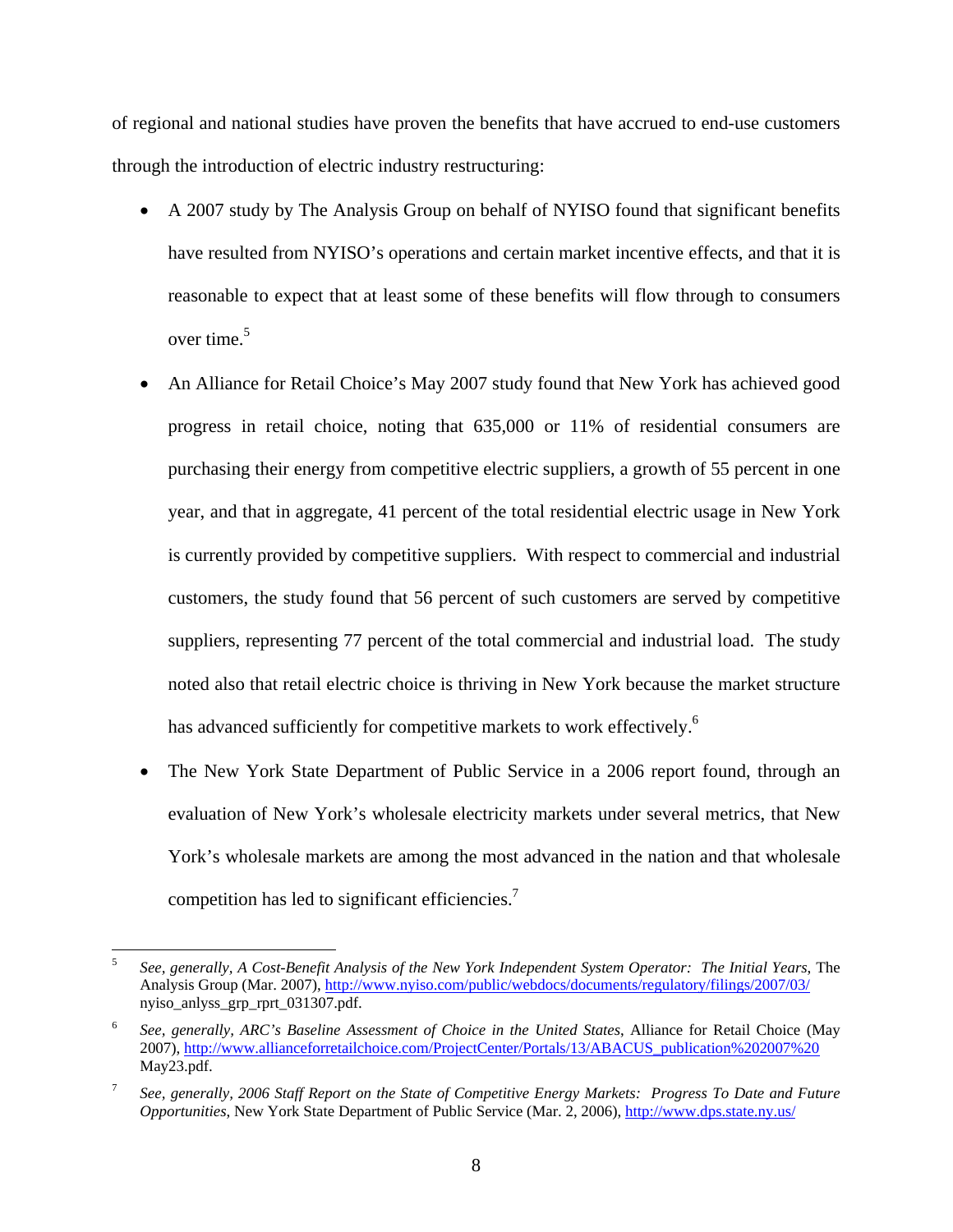- A 2005 report by Cambridge Energy Research Associates found that consumers nationwide have saved \$34 billion over the past seven years compared to what they would have paid under traditional electricity regulation.<sup>8</sup>
- A 2005 study by Global Energy Decisions found that consumers in the eastern United States have saved \$15.1 billion between 1999 and 2003 as a direct result of electric restructuring.<sup>9</sup>

This empirical research demonstrates that electric industry restructuring has been a success nationally and in New York. As of December 2006, 74% of large commercial and industrial customers and 49% of small commercial and industrial customers had chosen to switch to one of the over 75 competitive retail suppliers now active in New York. In fact, as additional large well-financed competitive suppliers have entered the New York market over the last two years, bringing with them a proliferation of new and innovative competitive products for customers to choose from, the rate of switching has markedly increased. There exists no reason to go back to a market of vertically integrated utilities and rate-based generation via the introduction of IRP processes. Therefore, for all of the above reasons, Constellation urges the Commission to reject the use of IRP processes.

*PSC Question 2: Should major regulated electric utilities be required or encouraged to enter into long-term contracts, with existing generators, proposed generators, and other entities, that facilitate the construction of new generation, the development of additional energy efficiency, the development of additional renewable generation resources, the re-powering of existing generation, or the relief of transmission congestion? Should such contracts be entered into* 

StaffReportCompetition.pdf.

<sup>8</sup> *See, generally, Beyond the Crossroads: The Future Direction of Power Industry Restructuring*, Cambridge Energy Research Associates (Sept. 30, 2005), http://www.cera.com/aspx/cda/client/MCS/MCSChapter.aspx? CID=7691&KID=170.

<sup>9</sup> *See, generally, Putting Competitive Power Markets to the Test, The Benefits of Competition in America's Electric Grid: Cost Savings and Operating Efficiencies*, Global Energy Decisions, LLC (July 2005), http://www.globalenergy.com/competitivepower/competitivepower.pdf.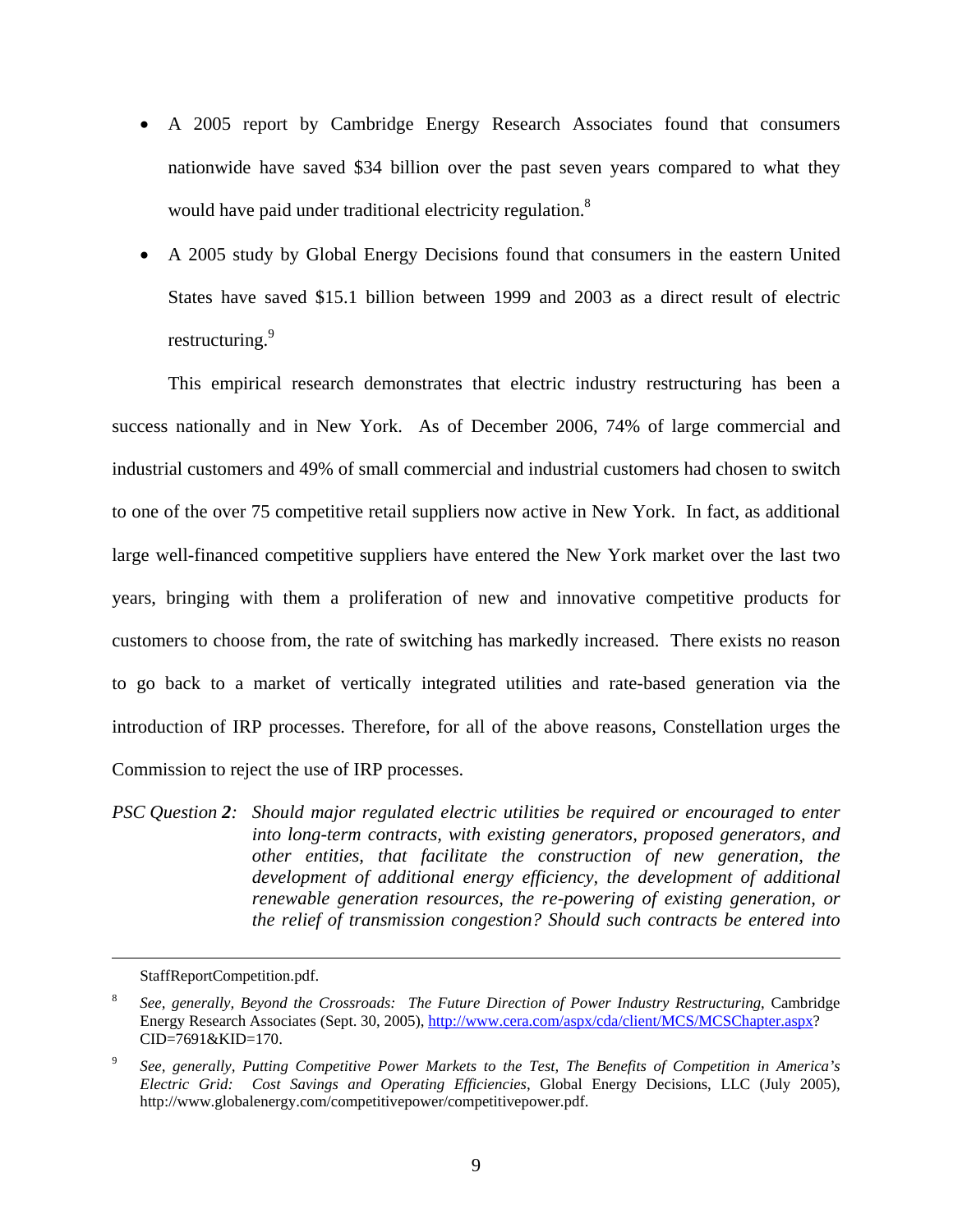*for the purposes of improving fuel diversity, mitigating market power, or furthering environmental policies?* 

At the outset it is important to define the meaning of "long term contracts." Specifically, Constellation understands that the phrase, in this context, refers to contracts under which the utility buyer will collect the purchase costs from ratepayers pursuant to regulated rates over a term which is designed to allow for debt financing of new generation investment. We do not take use of the phrase here to refer to bilateral agreements which are voluntary and do not involve any regulated recovery.

Constellation notes first that any need for long term contracts is vastly overstated. In the past, the emerging merchant power industry relied heavily upon traditional debt financing of 80 to 100 percent that was supported by long term contracts with utility customers. Today, however, other sources of capital are pouring into energy infrastructure. Balance sheet equity, hedge funds and private equity firms are all coming forward to invest in and acquire new renewable generating resources, traditional fossil generating resources and demand reduction technologies. The recent implementation of forward capacity markets in several regions has further added to the interest of these investors and is further increasing the amount of capital available. The Texas market provides proof of this, where its market has witnessed a major construction boom in new generation capacity – including gas, oil, coal, and wind – all without long term rate base contracts. In addition, companies like Constellation are in some cases entering into long term bilateral purchase agreements with generators in order to supply either retail or wholesale customers, without the need for a traditional rate base from which to recover the cost of those purchases.

At the same time, the costs which result from long-term contracts are becoming more apparent. The stranded costs which arose from implementation of the Public Utility Regulatory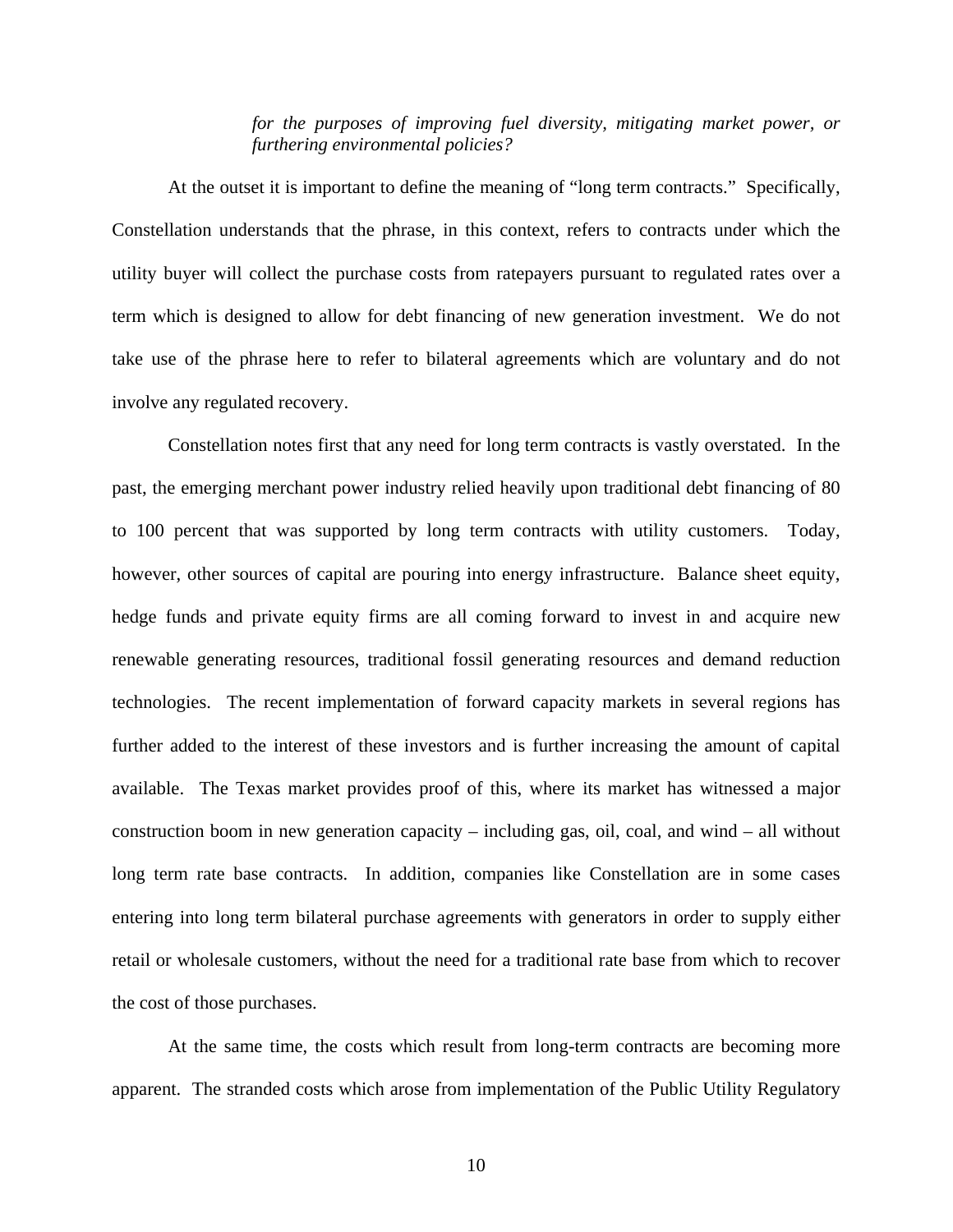Policies Act ("PURPA"), and more recently the costs of the contracts entered into by the State of California during that state's energy crisis, have revealed the risk to rate base customers of being locked into paying for long term investment decisions which are made on their behalf by regulators and utilities. In addition, rating agencies such as Standard & Poor's are now treating long term contracts as imputed debt obligations of the purchasing utility, reflecting the view that it is the utility and its customers who bear all of the investment risk under such long term contracts.

The State need only look to its own recent past with Niagara Mohawk ("NiMo"), PURPA and the "6-Cent Law" to understand the significant risks that long term contracts pose to consumers, especially due to the uncertainty of long term energy prices. Recall that Congress enacted PURPA in part to help foster the development of energy resources by requiring utilities to purchase the output from qualifying facilities ("QFs"). New York Public Service Law § 66-c (the "6-Cent Law") was enacted soon thereafter at the State level and took PURPA one step further, by additionally providing for a minimum sales price of six cents per kilowatt hour for electricity purchased from QFs by utilities, essentially establishing, at the time, a floor on avoided costs for new generation projects less than 80 megawatts in size. The 6-cent floor represented New York's best estimate of trends in energy costs, and was made under the assumption that energy prices would continue to soar. Energy prices in the 1990s, however, decreased significantly.

When combined with the area's existing energy infrastructure and availability of cogeneration hosts, the 6-Cent Law attracted significant levels of cogeneration development in upstate New York. Use of a simplified form contract further attracted these developers to seek long term contracts with NiMo. By the mid-1990s, NiMo – in keeping with the requirements of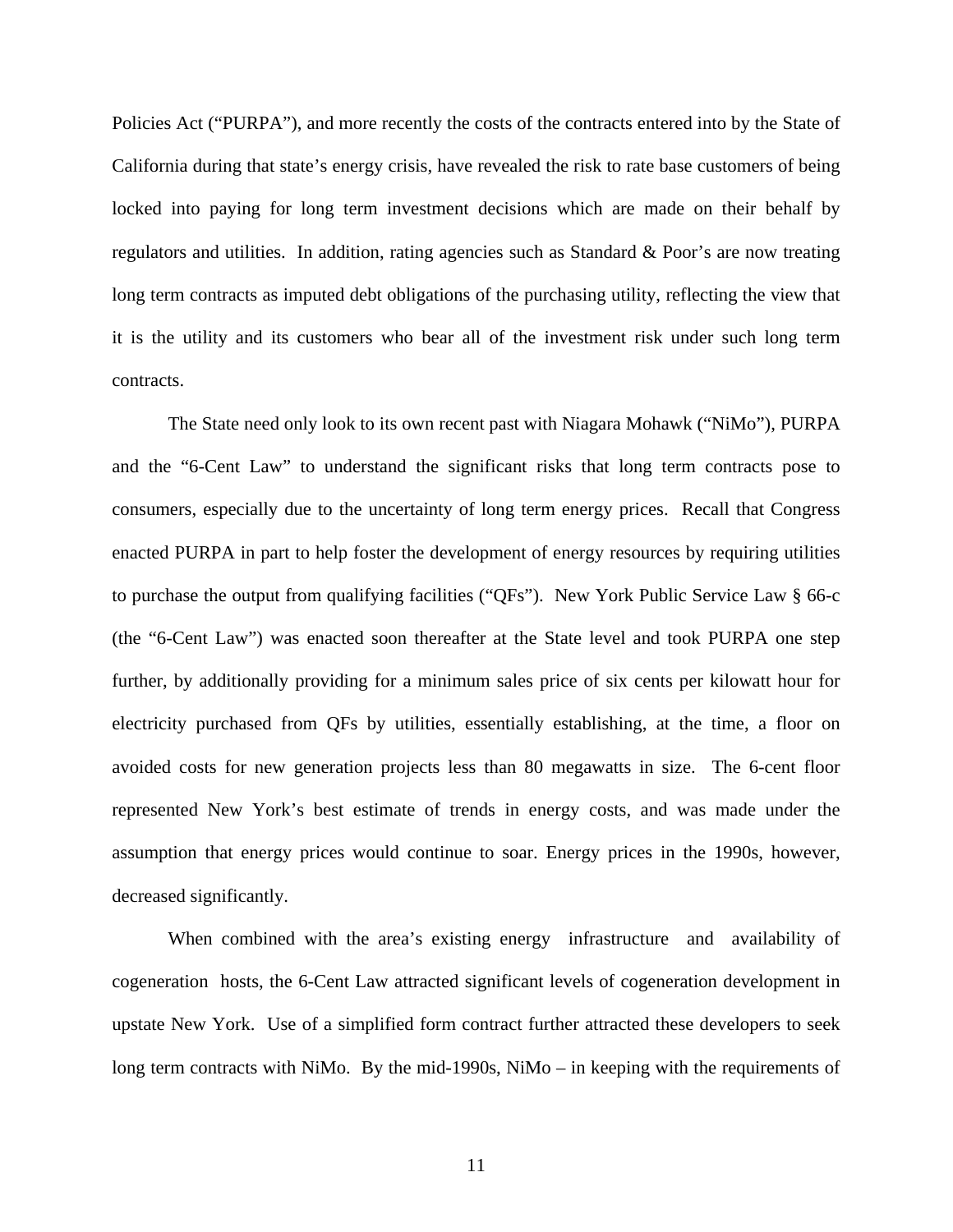PURPA and the 6-Cent Law – had signed hundreds of QF contracts that far exceeded its actual demand. The 6-Cent Law was repealed in 1992, but for contracts signed prior to the date of the repeal the damage was done. As energy costs decreased over time, and as more of the proposed QFs under the QF contracts came online, NiMo's costs due to the QFs continued to increase, and its customers rates, in turn, continued to rise. To avoid bankruptcy, NiMo in 1999 was faced with having to reach a settlement with its QFs in the amount of \$3.45-billion, paying the QFs in order to revise or terminate their contracts with NiMo.<sup>10</sup>

Because the need is overstated and because the costs are becoming increasingly apparent as the industry evolves, Constellation urges the Commission to order the use of long term contracts only very sparingly, if at all. With respect to nearly all renewable and traditional fossil based resources, *siting* rather than financing is the major impediment to new investment. This is not to say that there are not perhaps some resources whose development may require some form of long term commitment. The only example of such a resource which we presently are convinced may require such long term commitment is investment in nuclear power. Nuclear plants require a very long lead time for development, with significant capital costs, as well as a very long time period over which capital outlays must be recovered. Assuring safe and secure operations, proper handling of nuclear material, adequate funding of future decommissioning and investment in twenty-first century nuclear generation technology all make these investments unique and require greater financial stability and continuity of ownership than investment in any other type of generation resource. For these reasons, Constellation supports the use of long term contracts, if any, only to support unique resources such as nuclear generation as part of policy of fuel diversity and to address the compelling problem of global climate change.

<sup>10</sup> *See* "Niagara Mohawk has \$3.45-billion financing package," CNY Business Journal (Jan. 29, 1999), http://findarticles.com/p/articles/mi\_qa3718/is\_199901/ai\_n8839439.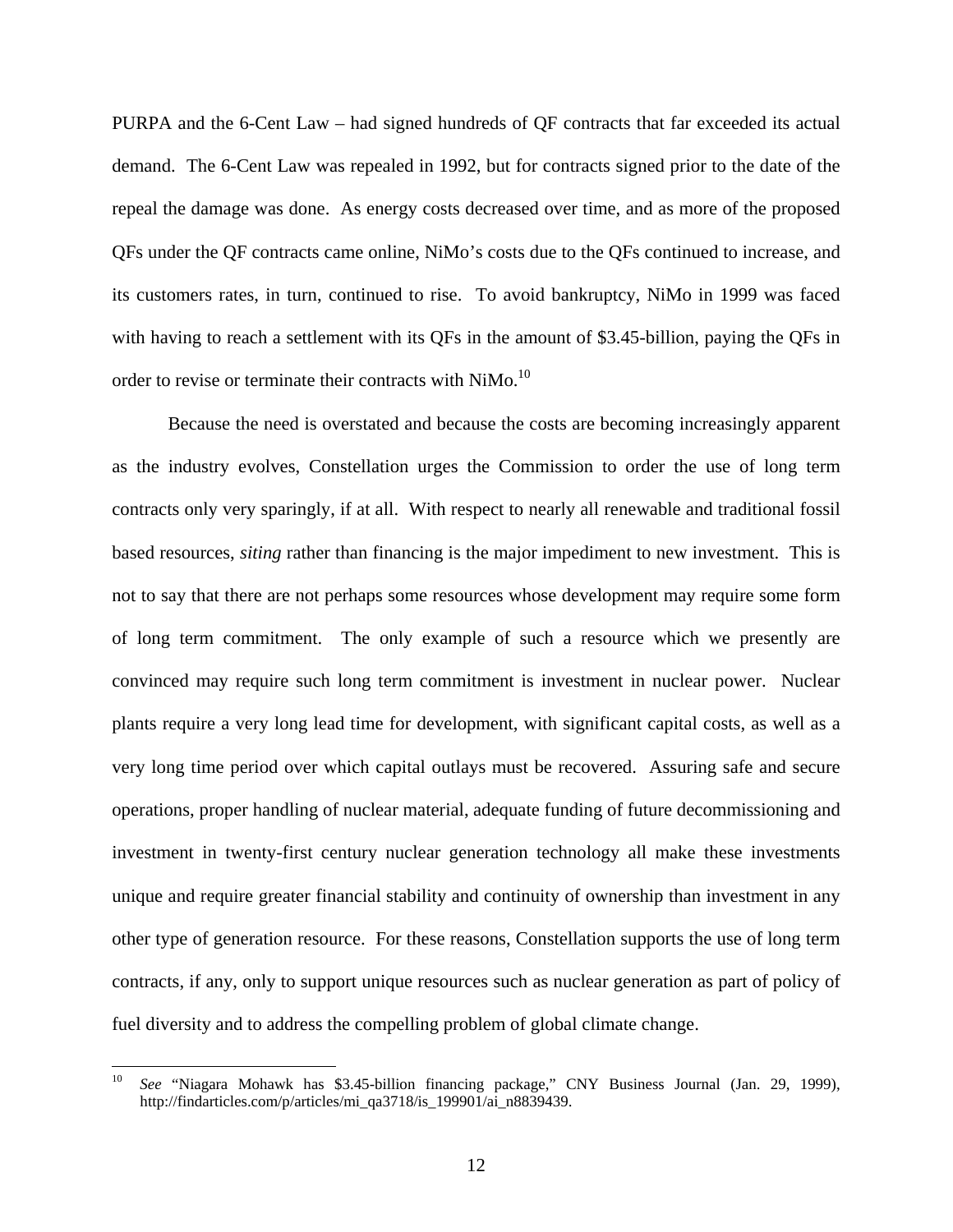In addition, if the Commission orders the use of long term contracts for utilities, such contracts should only be for capacity, and *not* energy. The State essentially would use such long term contracts only as a hedge to capacity prices, and would refrain from burdening consumers with the additional risks and costs posed by long term *energy* contracts. The underlying energy, in this way, would still be made available to be sold in the market, at market based rates, rather than committed long term at an established rate, with consumers' having to shoulder the risks.

*PSC Question 3: Should Load Serving Entities other than utilities, including the New York Power Authority and the Long Island Power Authority, be required or encouraged to enter into long-term contracts as described above? What role, if any, might entities other than Load Serving Entities play in such resource procurement?* 

No. For the reasons stated above, long term contracts should only be acceptable, if at all,

in limited and compelling circumstances, regardless of whether the buyer is a regulated distribution company or a State or local power authority.

*PSC Question 4: Should resource procurement, as described in Question 1, be coordinated on a statewide basis? What regulatory oversight, if any, would be appropriate?* 

Procurement outside long term contracts is addressed in the April 19 Order. The

Commission should have a single policy that does not mandate or encourage long term contracts

other than in exceptional and compelling circumstances.

*PSC Question 5: What barriers, if any, exist that discourage long-term contracts for development of new electricity resources? What other barriers exist, if any, for the development of new electricity resources? Should incentives beyond what exist today be created to encourage entry into long-term contracts generally, or to foster the development of any particular type of resource? How could those incentives be structured consistent with the goal of acquiring the most cost-effective resources?* 

The goal of a well-functioning wholesale market is to provide information to buyers and

sellers to allow them to make rational economic decisions. There is nothing inherent in the structure of New York's market today that permits parties to enter into short-term transactions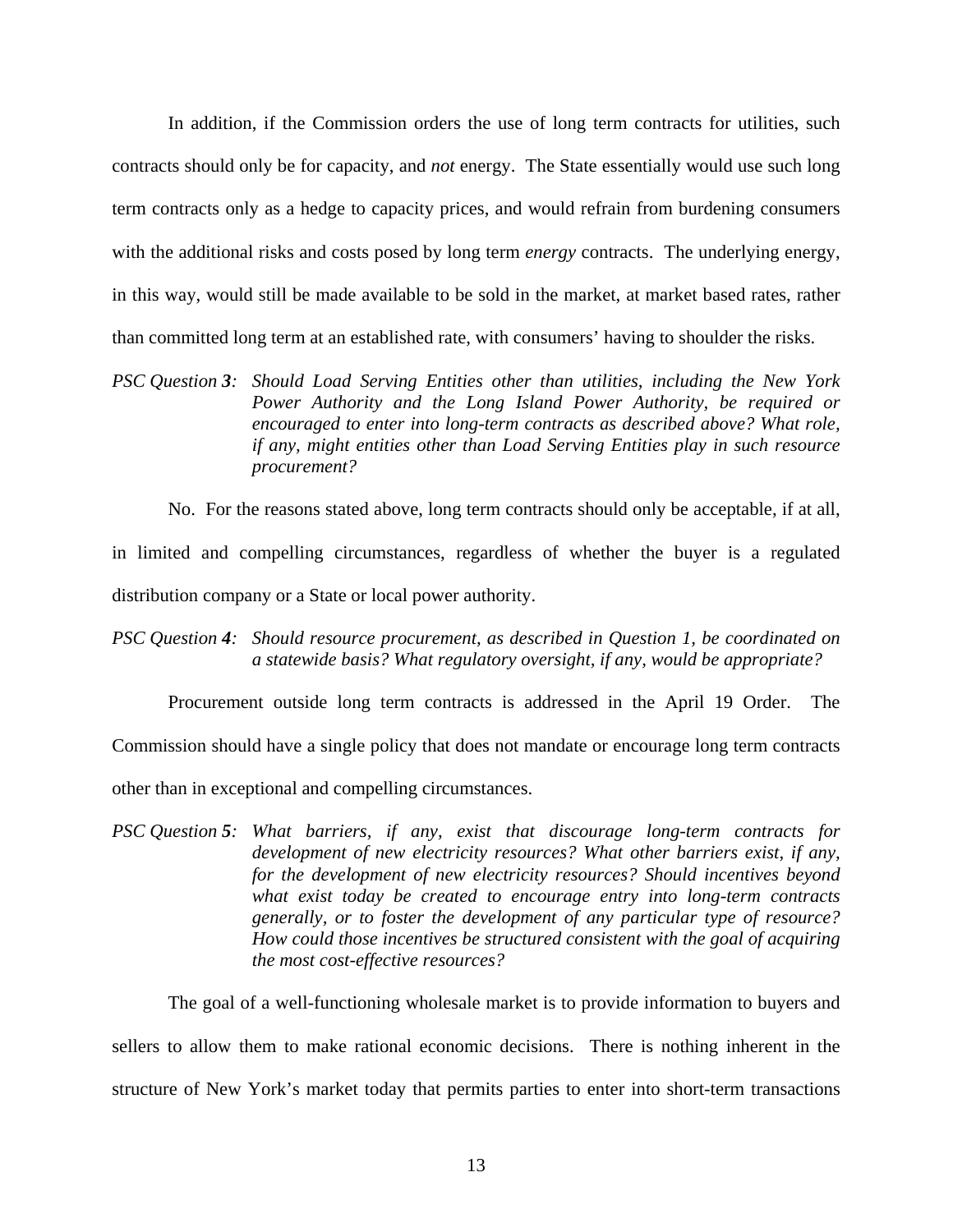but somehow impedes or prohibits them from making longer-term arrangements, nor should there be. The market's goal is not and should not be to promote arbitrary contract lengths. Rather, clear market signals should provide buyers and sellers the information needed to assess risks and make the best decisions.

Organized markets such as NYISO consist of the highly visible spot markets (real-time and day-ahead) as well as the over the counter ("OTC") or bilateral markets. Buyers and sellers in NYISO all have the option of transacting in the daily markets or through forward contracts of various terms. To forego an opportunity to transact in the daily market and instead reach agreement on terms and price in a forward contract, necessarily entails an assessment of the probable outcomes in the daily market for some period in the future. It is, therefore, no surprise that regions with well-designed and well administered spot markets also have the most robust forward bilateral markets. Buyers and sellers who want to transact bilaterally must have confidence in the functioning of the daily market and be able to form their independent views about future price outcomes in order to reach agreement on a forward contract price. To best facilitate market participants' entry into long term contracts in their ordinary course of business in NYISO, the Commission can:

- Improve price formation by encouraging NYISO to (1) adopt market mechanisms and designs that rely upon commodity prices, (2) minimize out of market compensation mechanisms such as uplift charges or reliability must-run contracts;
- Avoid after the fact determinations and modifications to prices, which impede the development of the bilateral market by creating uncertainty of outcome for both buyers and sellers; and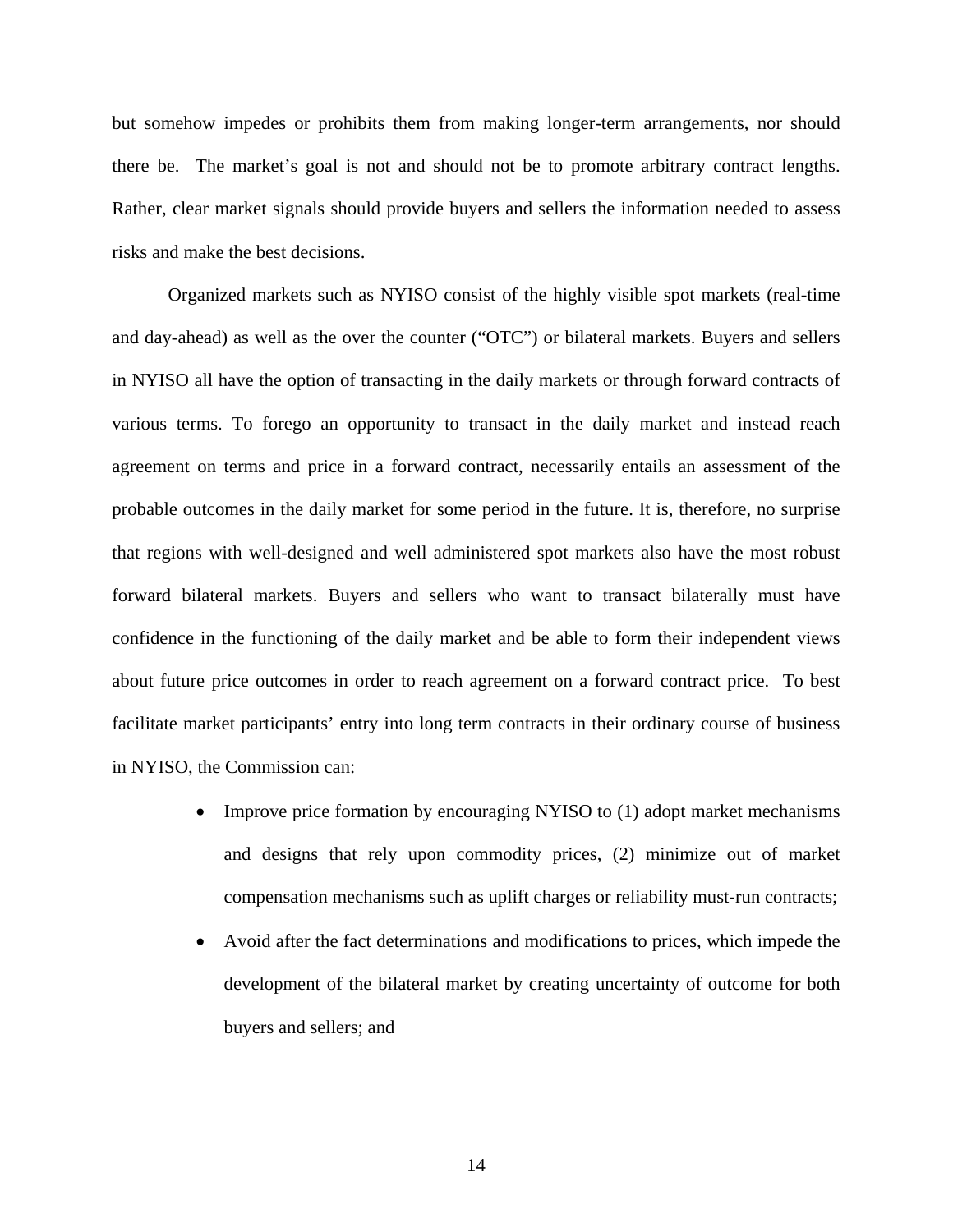• Promote greater liquidity by encouraging NYISO to facilitate trading transactions across the seams between markets and to bring NYISO's operational practices and information systems up to the highest possible standards.

For both buyers and sellers, contracts of various terms are desirable risk management tools in organized markets. It is instructive to consider reasons why parties may opt not to enter long-term contracts or prefer daily markets over forward contractual relationships of various lengths. Forward contracts can provide greater price certainty but they may require other economic trade-offs. In the end, it is incumbent on the Commission and NYISO to ensure that market constructs do not prevent parties from accurately assessing these economic trade-offs in making their contracting decisions between short-term markets and longer-term commitments.

Fundamentally, contracts involve agreement among the parties on term (length), volume (quantity) and price, each of which implicates various risks the parties must assess and value. One example is credit. Contracting parties are faced with a trade-off between the cost of a financial default times the probability it will occur versus the direct cost of a financial guaranty to insure against it. Because the probability of default increases over time due to the uncertainty of each party's future economic circumstance, the default or credit costs are greater the longer the term of the transaction. This is not an impediment to an otherwise economic transaction but rather the manifestation of an underlying cost which is part of the economics of the transaction itself. Quantity is another term that manifests a greater cost in longer dated transactions. A seller can supply a fixed quantity but the buyer may have real uncertainty as to its own future demand and will want to embed that risk in the price. Alternatively, the seller could offer a load following product, in which case the cost is merely shifted to the seller; but the uncertainty, and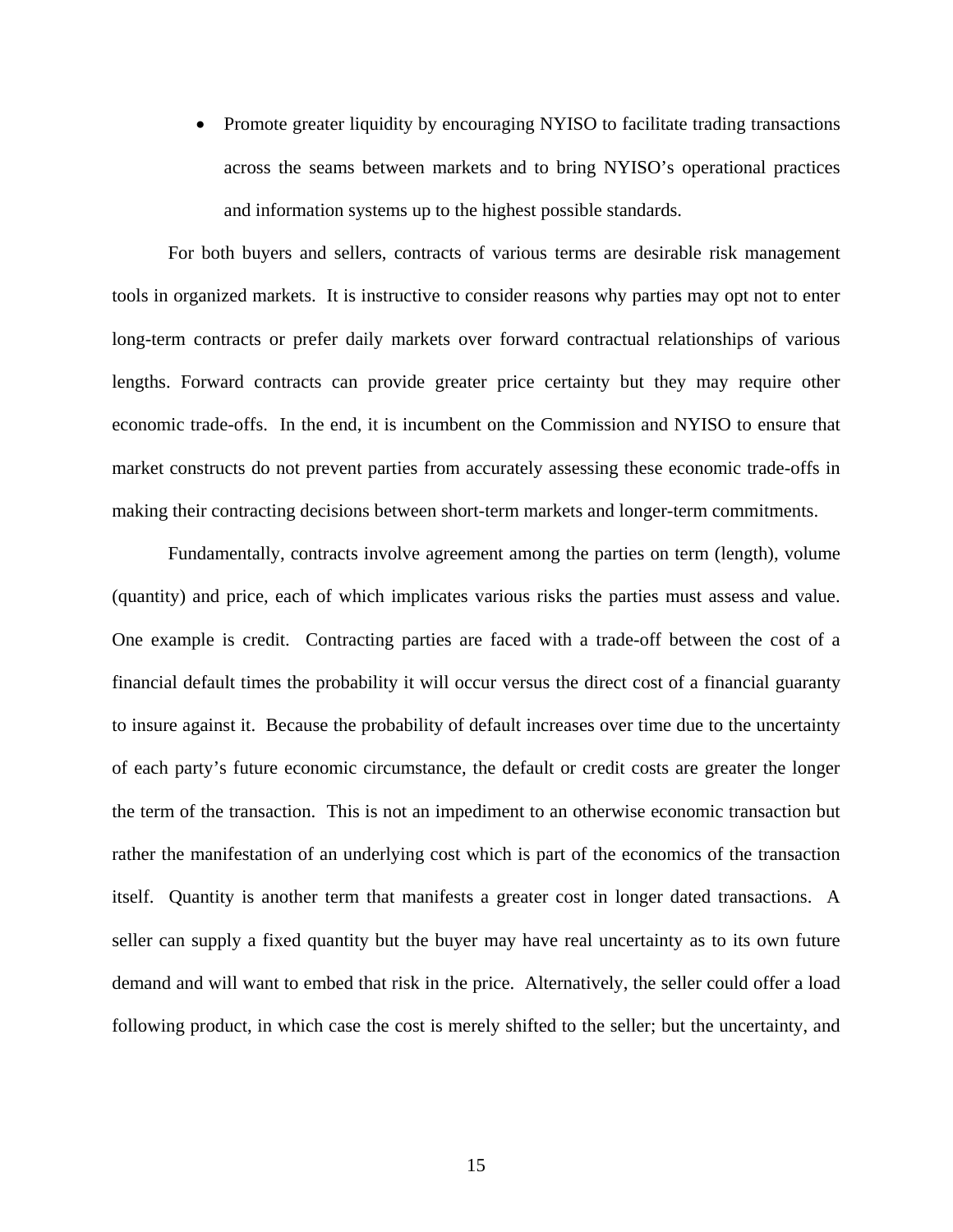hence the underlying cost of that uncertainty, remains and must be reflected in the price somehow.

The costs associated with managing these risks represent the trade-offs that must be made in a forward agreement whose terms are certain but which must fit somehow within an uncertain and changing economic future. Conflicting opinions about how to value these risks may lead parties to prefer shorter-term transactions. Valuing these costs and risks may lead some parties to participate in daily markets rather than enter longer-term contracts, or to opt for shorter rather than longer-term contracts. These costs should not, however, be considered as impediments to desirable long term contracts. They are merely the natural economic trade-offs which are inherent in such transactions.

The perception of inadequate long term contracting opportunities may indeed be a matter of different expectations. Differing perceptions about depreciated embedded costs or long-run marginal costs do affect parties' views about whether price formation within the market design is efficient or optimal, but are not determinative of whether or not it makes sense to enter into a forward contract. Once again, the critical perception for both the seller and the buyer must be the opportunity cost of transacting instead in the shorter-term market. As long as the risk tradeoffs associated with contracting forward are perceived as costlier than the alternative of the expected outcome in the spot market, the parties will choose not to contract forward. The point is not that the opportunities to contract forward are inadequate but rather that the opportunities to transact shorter-term are more attractive. This is simply buyers and sellers making rational decisions in the marketplace. This is not to say, however, that there are no opportunities for improving the contracting climate for parties in both the daily and forward markets. Increasing the efficiency and stability of the organized markets will allow parties to form clearer and more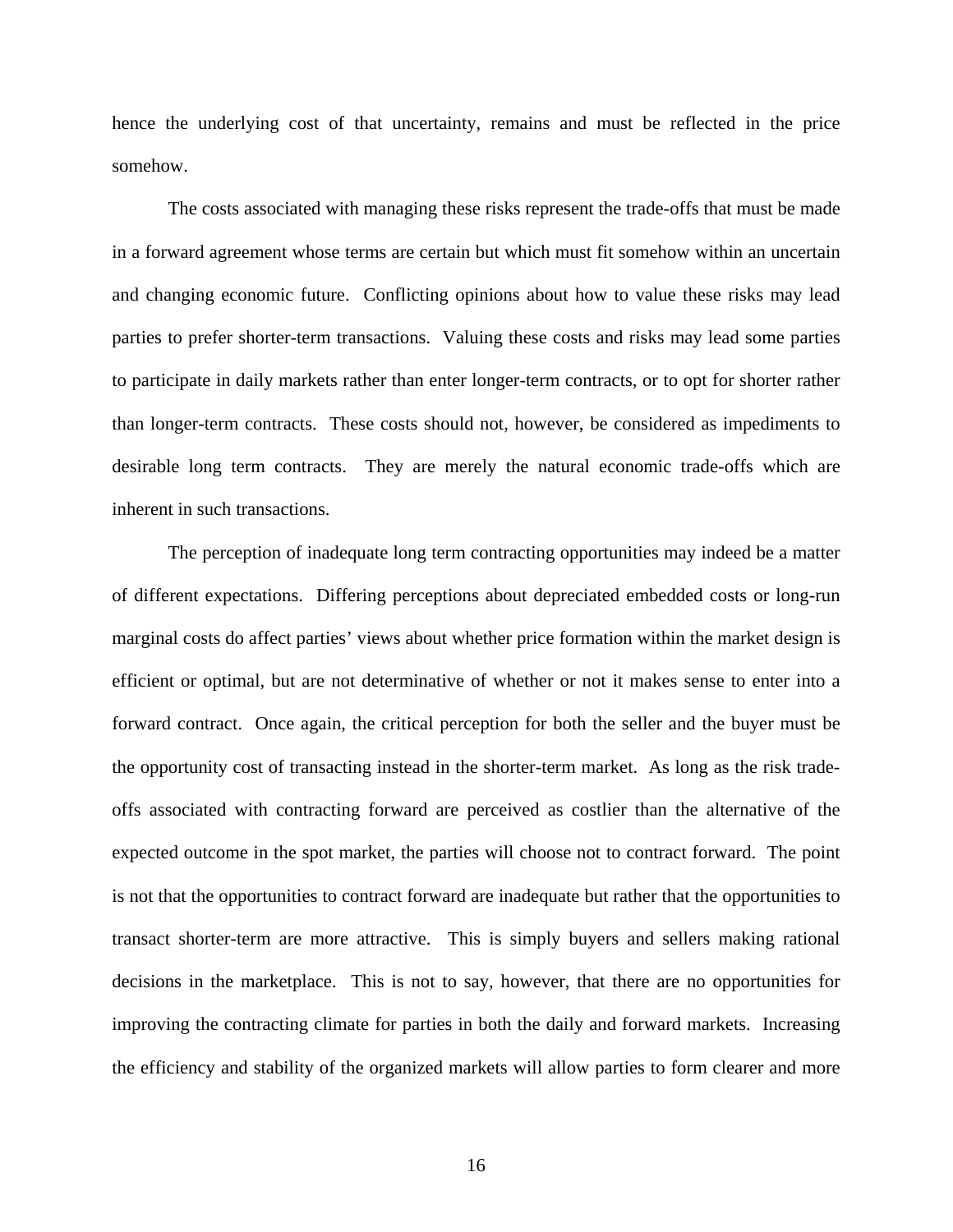consistent expectations about the daily market, thereby enhancing their ability to contract forward on the basis of those expectations.

*PSC Question 6: Should constraints be imposed that would, under certain circumstances, restrict the resource types eligible for long-term contracts, limit the length of contract terms or establish the content of other contract conditions? What steps should be taken to limit any anti-competitive impacts long-term contracts might create?* 

Yes, as explained above in more detail, long term contracts by utilities should be employed, if at all, only in very limited circumstances. In addition, the Commission should take steps to minimize the chances that long term contracts, if entered into by utilities, will impede the development of competitive markets. This will be accomplished by ensuring that utilities' customers pay in their retail rates all of the costs that the utility incurs as their service provider through a competitively neutral structure. Price comparability for consumers (*i.e.*, between a utility's retail rates and the offers of competitive energy service companies) can be ensured by the inclusion of retail administrative charges in a utility's retail rates that reflect all of the costs to provide that service, including all of the costs the utility incurs under long term contracts; such price comparability will allow competitive retail suppliers to compete to serve consumers' electric supply requirements.

## *PSC Question 7: Should restrictions or guidelines be imposed on the resource procurement practices employed in selecting the resources that would be acquired under the long-term contracts?*

Generally speaking, competitive processes such as auctions or request for proposal processes are best to procure energy and energy-related services for utilities, especially in order to provide appropriate protections from affiliate preference and to encourage market-based, competitively priced services; if the Commission orders utilities to enter into long term contracts, Constellation recommends that such a competitive practice be employed for their procurements.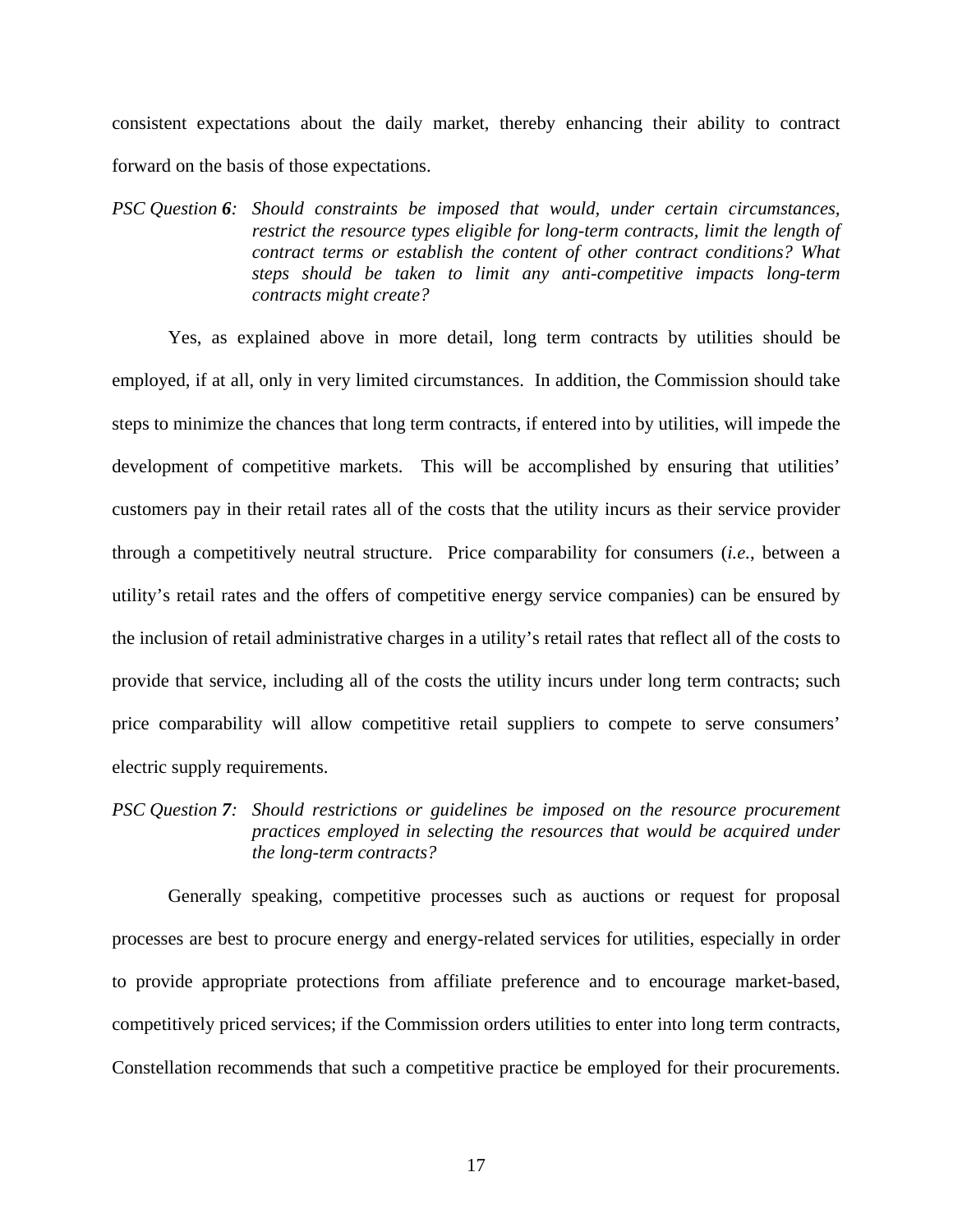In order to allow for the most reasonable opportunity for success for the procurements, the solicitations should be narrowly tailored, such that bidders know exactly the type of uniform product (*i.e.*, term length, size (MW) and other such characteristics) for which they are bidding to supply. The winners of a competitive procurement should be chosen based on the pricing of their bids alone, once they have met appropriate and uniform credit and application requirements for such procurement.

In addition, to protect consumers and assure non-discriminatory and transparent processes, the Commission can maintain stewardship of procurements, including through the use of an independent third party overseer and consultant for such processes. To further uphold consumers' interests, the Commission could provide the independent third party with the authority and the ability to establish price expectations for procurement processes in order to increase the likelihood of a competitive outcome. The third party consultant could evaluate, calculate and announce an appropriate starting price for a procurement, based on factors and characteristics of the market just prior to each procurement.

*PSC Question 8: How should long-term contract costs be recovered from customers, and should different recovery mechanisms be developed based on the type of resource that is acquired under the contract, the length of the contract, or other factors?* 

As explained above in Constellation's answer to PSC Question 6, the Commission should assure that utilities' customers pay in their retail rates all of the costs that the utility incurs as their service provider, including all of the costs utilities incur under long term contracts, and such costs should be recovered at that time those costs are incurred, as opposed to recovery on a longer, delayed basis.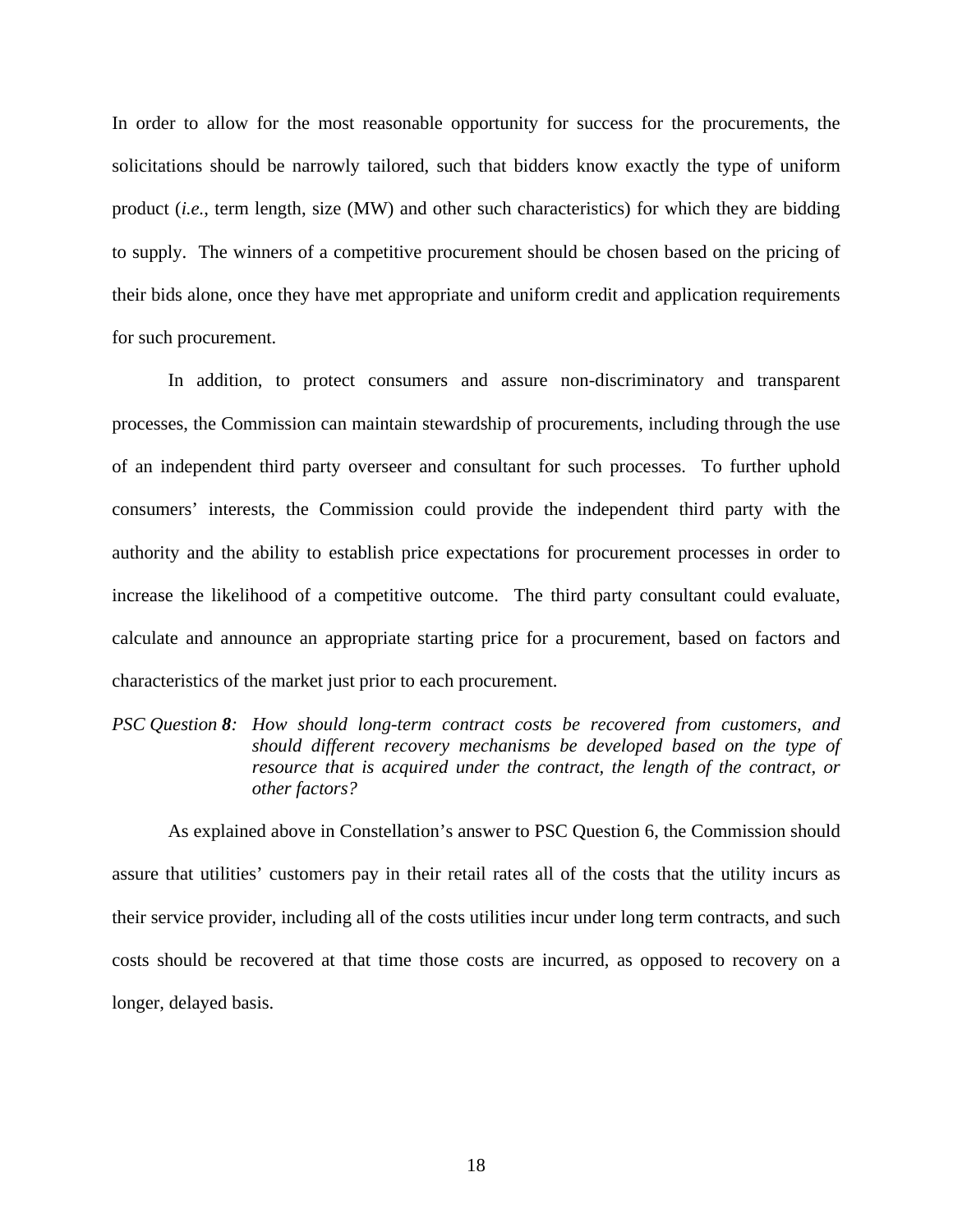*PSC Question 9: What procedures should be followed in reviewing a long-term contract and in establishing its qualification for cost recovery? Under what circumstances, if any, should recovery of contract costs be pre-approved?* 

Potential bidders may be more likely to decline participating in a procurement process for long term contracts if they perceive a broad risk that the procurement's results might be rejected by the Commission, or if there is a delay between award and approval of a procurement's results. Moreover, to the extent the Commission retains broad discretion to reject supplier's bids, to the extent suppliers participate, they may include a bid premium to reflect the option  $-i.e.,$  the cost of keeping their offers open pending approval. In order to avoid a lack of interest in procurement processes or additional premiums to account for risks of rejection, the Commission should (1) carefully consider and approve a competitive procurement process for a utility which is developed with all interested stakeholders' input and (2) limit the Commission's right to reject the results of a competitive procurement process only to situations where the process is found not to be in accordance with the Commission's pre-approved procurement plan. In turn, a utility should be permitted to fully recover the costs of any contracts it enters into as a result of such a Commission-approved process, if the process was run correctly and fairly.

*PSC Question 10: Can long-term contracts (energy and/or capacity) be harmonized with existing NYISO rules for energy and capacity markets, and with potential NYISO forward capacity markets? If so, how can they best be harmonized? What changes to NYISO market rules, if any, would be necessary or appropriate for the purpose of accommodating long-term contracts? Should NYISO market rules recognize or ameliorate the impact, if any, of long-term contracting on the NYISO capacity prices paid existing generators, or, if amelioration is appropriate, should it be accomplished through non-NYISO mechanisms?* 

 As discussed above in our answer to PSC Question 5, long term contracts should be entered into not by directing parties to enter into such contracts, but by encouraging long term contracts through NYISO's existing market structures. As discussed above, to best facilitate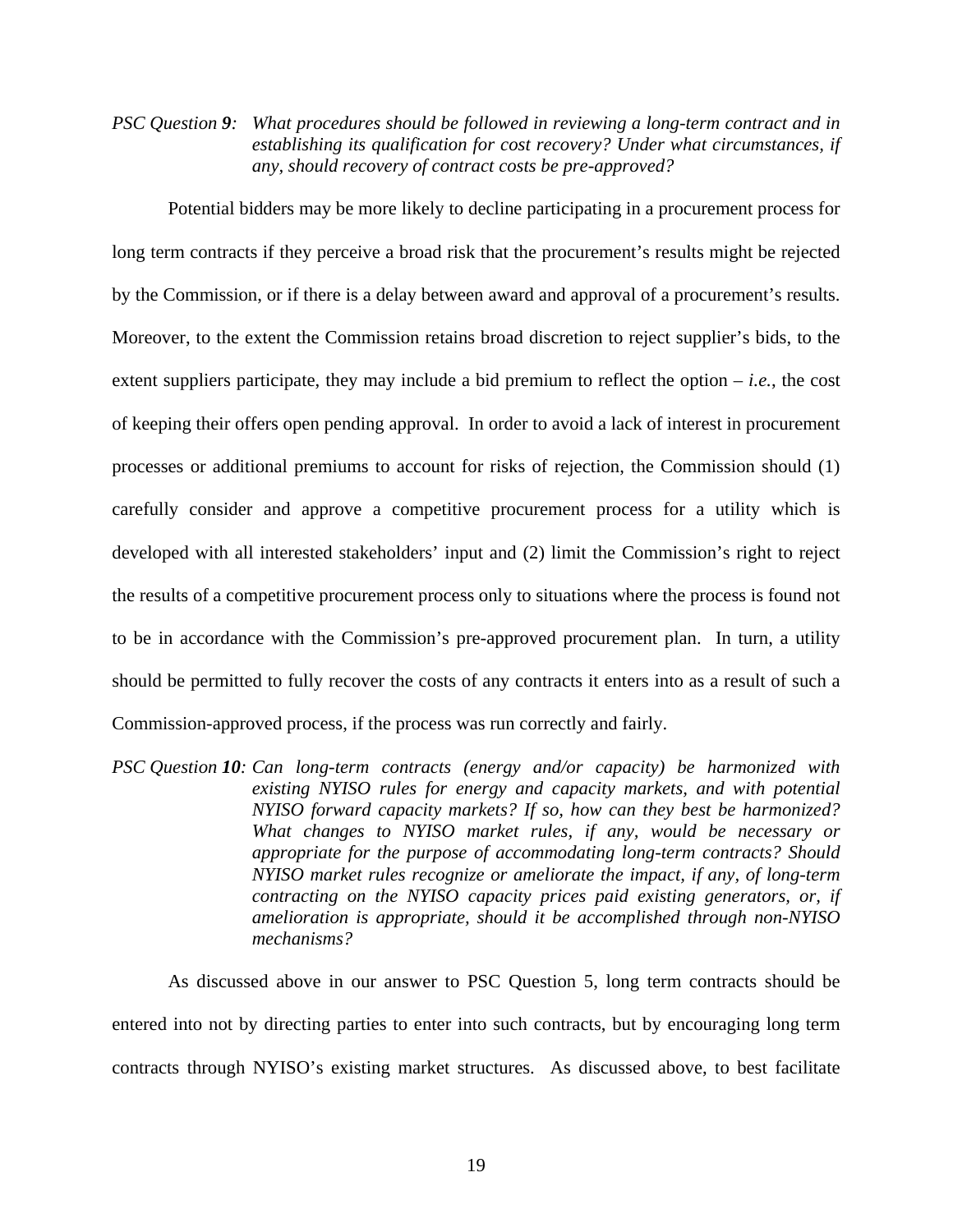market participants' entry into long term contracts in their ordinary course of business in NYISO, the Commission can help NYISO to improve price formation and promote greater liquidity.

## *PSC Question 11: Are there any other creative solutions that might be considered to address the issues identified herein?*

With respect to the issue of long term contracts, generally, Constellation again notes that the best solutions to encourage long term contracting in the marketplace are not through mandatory long term supply contracts for utilities, but through improving existing market structures in order to facilitate long term contracting by market participants in the ordinary course of business. In addition to the improvements to NYISO's rules and structures discussed in the previous question and in PSC Question 5, this can be achieved by:

- Sending a clear message regarding contract sanctity  $-i.e.,$  how the Commission will view and respect utilities' load supply agreements in order to maintain confidence in the integrity and enforceability of such agreements;
- Promoting long term contracting opportunities by lending stability to the organized markets through regulatory certainty, as regulatory uncertainty is another important cost of long-term agreements, as explained in more detail above; and providing such certainty in and of itself may lead to long term contracting by all market participants, including utilities, wholesale suppliers, retail suppliers, end-use customers, independent power producers and developers of new renewable generation; and
- With respect to the issue of entering into long term contracts for new generation resources including renewable and traditional fossil fuel resources, as mentioned above, improving the process for siting, which (rather than financing) is the major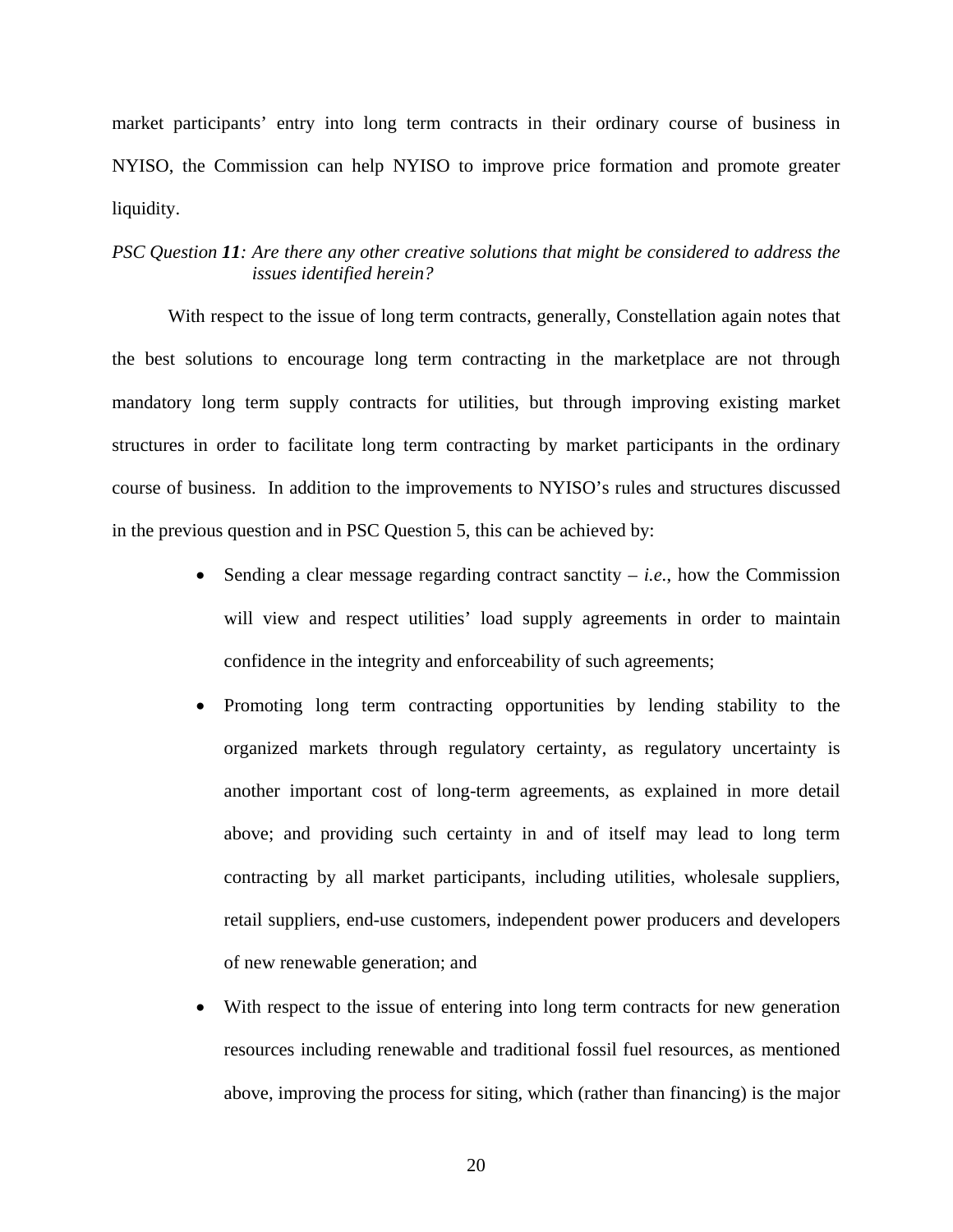impediment to new investment; the most important solution to encourage investment in new resources is to evaluate and relieve impediments to timely approvals for siting of new generation.

Constellation appreciates that at times policymakers may wish to specifically encourage development of renewable or experimental technologies because of the common good that is expected to result from such development and investment. However, in addition to improved siting procedures, the best solution for the Commission to encourage investment in specific types of renewable resources is to require that suppliers meet targeted portfolio requirements through a more market-based system than that currently provided under New York's Renewable Portfolio Standards ("RPS") program. The current RPS structure in New York, which involves competitive solicitations issued by NYSERDA, provides little to no forward price visibility, thus impeding efforts to develop long term renewable investment strategies as well large scale individual projects that may have a multi-year development cycle. Constellation urges the Commission to consider a transition to a more market-based system such as those used in New Jersey and Massachusetts, relying on a certificate-based attribute accounting system. In these states, because electric suppliers are required to satisfy certain RPS requirements, they are willing to enter into longer term contracts with private investors in renewable generation in order to meet their obligations. These contracts in turn allow such investors to obtain the necessary financing to build their plants. In this manner, competition at the wholesale and retail level is not adversely impacted and the market works exactly as it should: increased demand for renewable resources leads to increased construction of such resources.

Additional incentives for renewable energy and demand response can be provided in a number of ways and can be made available to all developers of qualified generation within New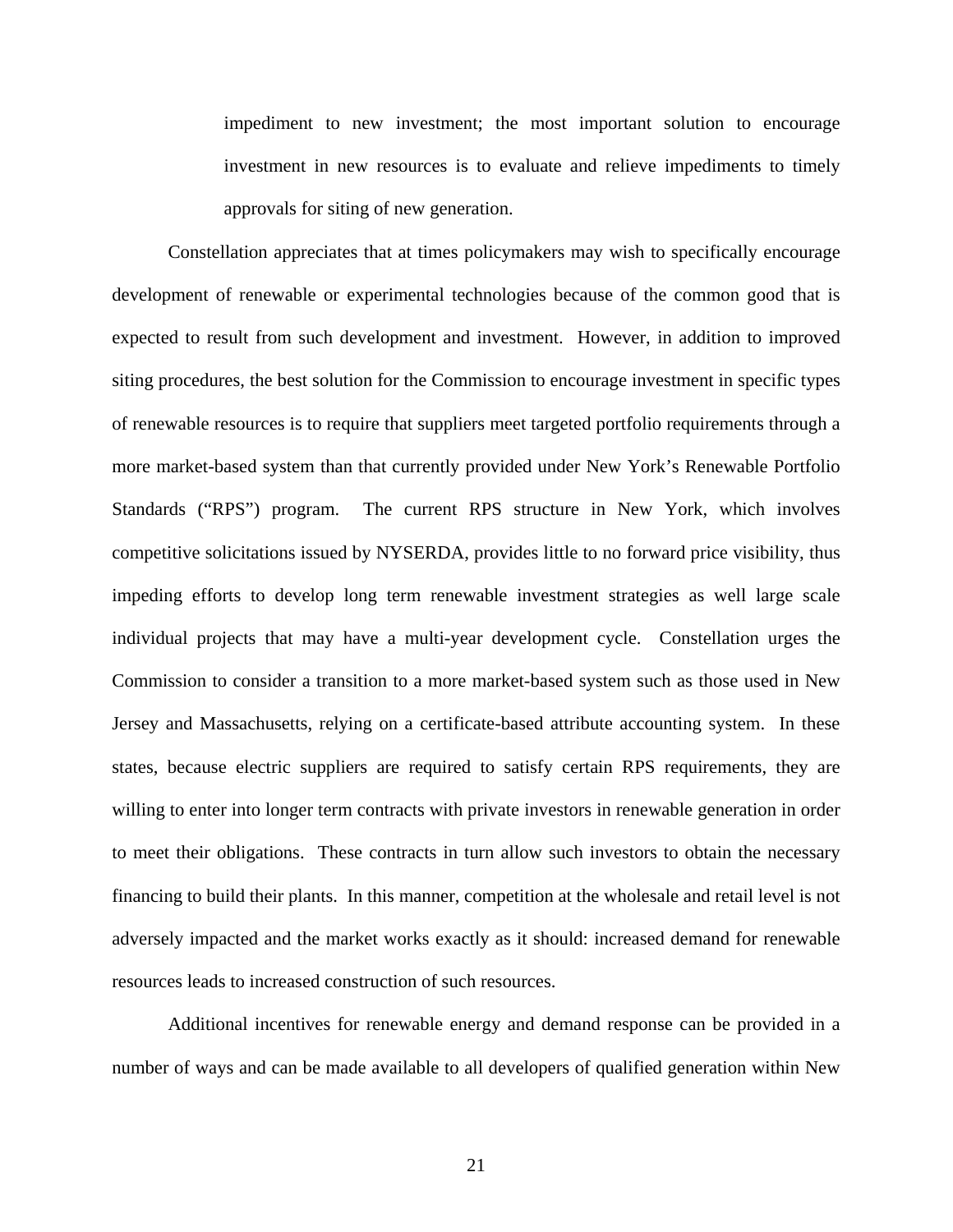York, thereby minimizing the adverse impacts on competition that might arise if other programs are utilized. The Commission could support legislation for financing incentives through various mechanisms, including tax credits, accelerated siting processes and loans. Demand response, moreover, can also be expanded through continued and enhanced NYSERDA rebate programs as well as increased utility investments in advanced metering. Market participants can and should compete for these incentives.

The targeted incentives approach is superior to other options for renewable investment for a number of reasons. First, financing incentives allow all market participants to compete on an equal basis while not transferring the operational/technology risks to customers. Second, by placing RPS requirements on electric suppliers, for instance, plant owners would be able to enter into bilateral contracts with wholesale and retail suppliers who need to obtain renewable energy certificates. If the generator is not commercially successful, penalties and remedies would be resolved among the contracting parties. Third, through this competitive process it is likely that the most efficient projects will be awarded such financing incentives. Fourth, the costs associated with such generation will be appropriately socialized among all of New York's consumers through appropriate market pricing in suppliers' rates, recognizing that all consumers benefit from the introduction of new technology to the generation resource mix. Because there is a recognized overall societal good being mandated, the cost of meeting the environmental requirements will be shared by all consumers equally.

#### **CONCLUSION**

Constellation reiterates that New York's utilities should not become engaged in IRP processes or active portfolio management in order to obtain new generation resources. Competition in New York's energy market should recognize the changing consumer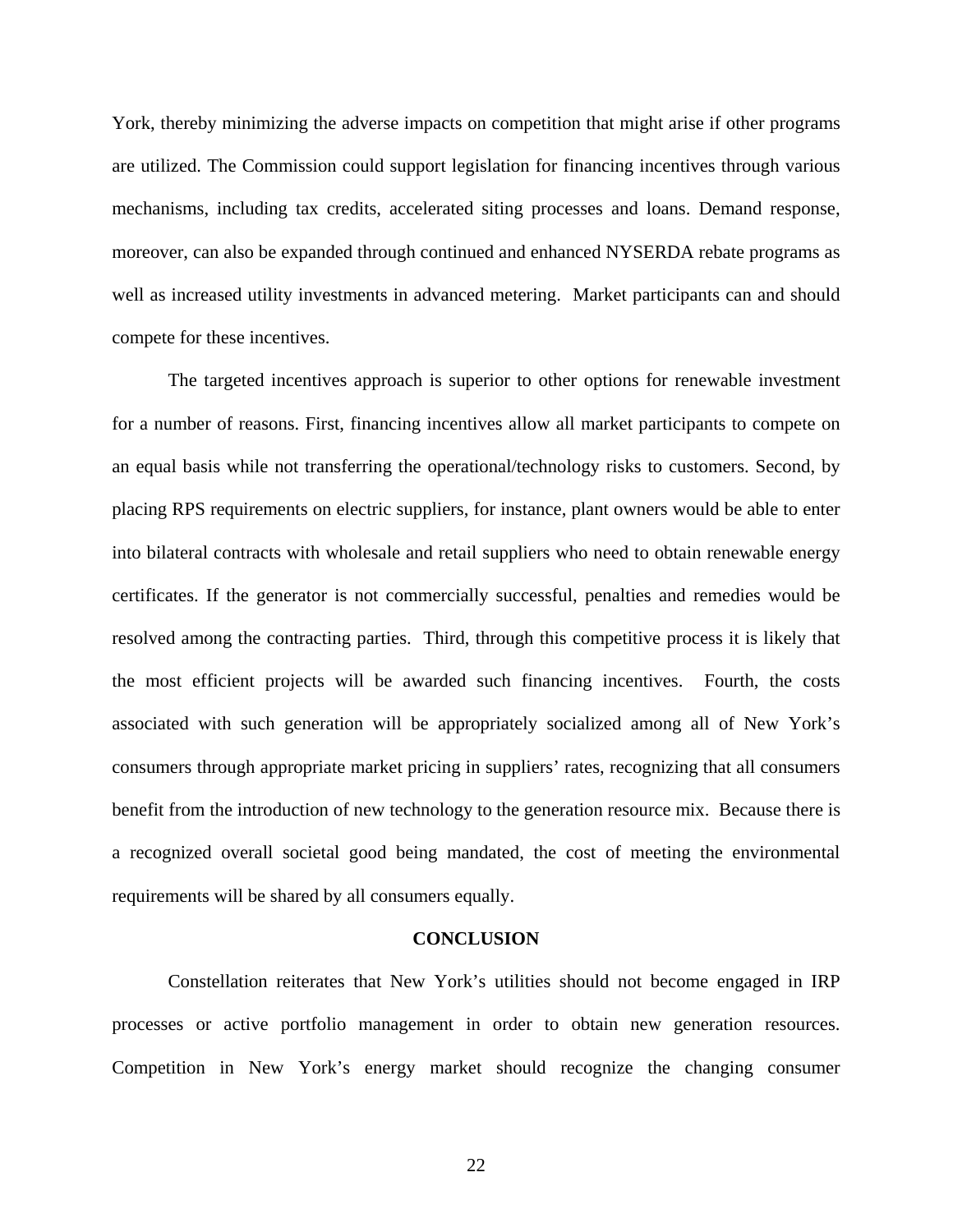environment and switch risks from customers to entities (and their shareholders) who are capable of best managing price and delivery risk. These entities have appropriate credit credentials and a sophisticated understanding of the physical and financial markets and useful hedging strategies. Constellation moreover urges the Commission to refrain from implementing long term contracts, but recommends that if the Commission orders their use, it should limit their use only for investment in new nuclear resources. Constellation appreciates this opportunity to submit its initial comments in response to the PSC Questions presented in the April 19 Order, and looks forward to continued dialogue regarding all of the issues presented herein and in the comments submitted by all other parties in this proceeding.

Respectfully Submitted,

 $\sqrt{s}$ /

Divesh Gupta, Esq. Constellation Energy Group, Inc. 111 Market Place, Suite 500 Baltimore, Maryland 21202 (410) 468-3468 divesh.gupta@constellation.com

*On Behalf of Constellation Energy Commodities Group, Inc. and Constellation NewEnergy, Inc.*

**Dated: June 5, 2007**